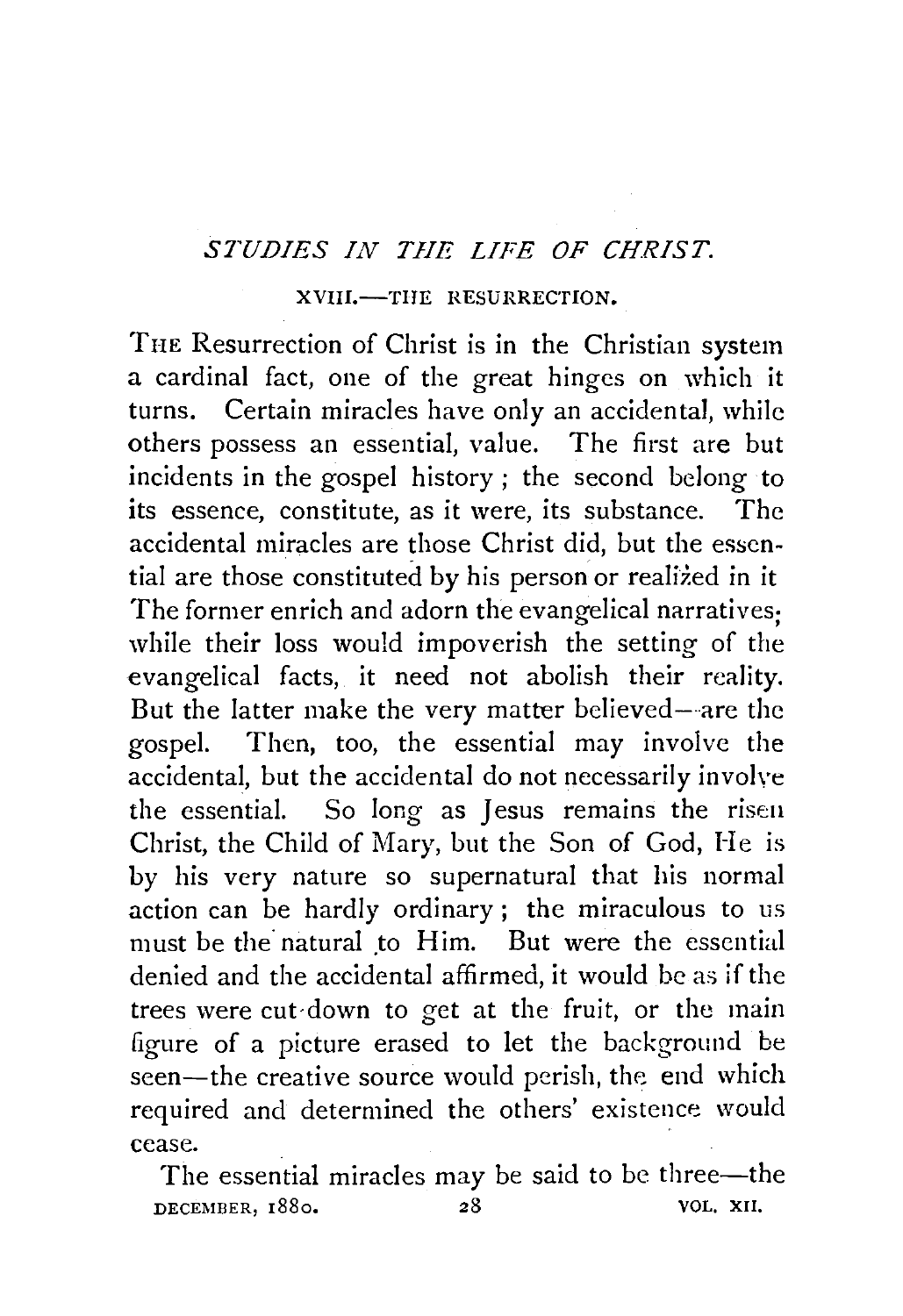Birth, the Person, and the Resurrection. These all stand indissolubly together ; partition is impossible. A supernatural person cannot be the result of natural processes, or be the victim of a natural destiny. He is, by the very terms of his being, above what the forces of nature can produce, and above what they can destroy. Whatever, therefore, tends to prove the Person of Christ miraculous tends to make alike the supernatural Birth and the Resurrection more credible. On the other hand, whatever tends to vindicate the reality of the supernatural in these events tends to make the miraculous Person at once more conceivable and more real. We have already seen how the conception of the Person justifies the belief in miracles ; we have now to see how a miracle may justify and confirm the idea of the Person.

Of the two supernatural events just specified, the Resurrection alone is capable of distinct historical proof or disproof. The other, which culminated in the birth, is not. There we must believe, we cannot know. Where and when and to whom the Child came can be known, but into what lies behind sight cannot go, faith alone can. But the Resurrection, however extraordinary, can be dealt with as an historical fact. All the forces creating its opportunity can be traced, the witnesses .for it examined, its evidence sifted, compared, weighed. By what we may term a Divine instinct its preeminent importance was understood at the very first. It was the fact which the oldest Christian testimony placed ever in the forefront ; it was everywhere confessed as the reality on which the Church was built, and which it could not afford to forget. The apostles were its witnesses, existed to preach it. Had it not happened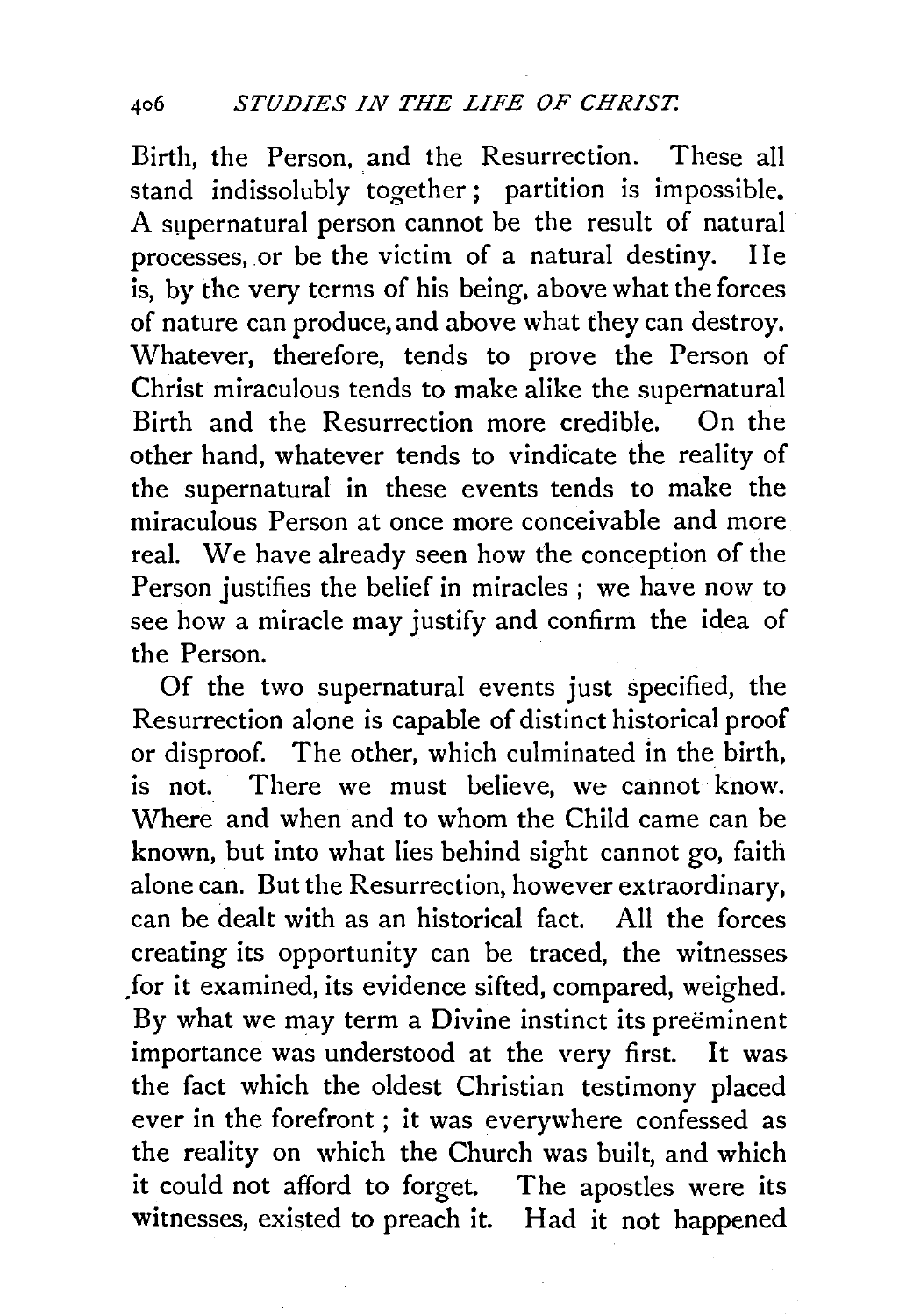they would have had no mission, would never have been what they were. The Resurrection created the Church, the risen Christ made Christianity; and even now the Christian faith stands or falls with Him. The Resurrection is a *resume* of historical yet supernatural Christianity. If Christ be not risen our faith is vain. If it be proved that no living Christ ever issued from the tomb of Joseph, then that tomb becomes the grave not of a man but of a religion, with all the hopes built <>n it and all the splendid enthusiasms it has inspired.

The story of the Resurrection is one of exquisite pathos and beauty. The crucifixion had created -despair, had smitten the shepherd and scattered the sheep. The cry had gone forth, "Leave him alone; every man to his own." In loving secresy and weeping silence the faithful few had removed the body from the -cross and laid it in the new tomb of 1oseph. The great feast came, and while Jerusalem held holyday the disciples had to bear as best they might their bitter shame and ruined hopes. But the women could not forget the marred visage, now rigid in death, but once so expressive of holy and beautiful life, and, with characteristic devotion, waited to seize the earliest moment to look on it once more, before the effacing fingers of decay had swept the lines of its lingering beauty, and in the little, yet to the living great and helpful, ministries of tender regretful affection, at once ·express and relieve the sorrow that burdened their hearts. So in the dim dawn of the morning after the :sabbath they stole to the tomb, but only to find in it .no buried Lord. They never thought of a Resurrection ; thought only, " the grave has been rifled ; " and -one fled in an anguished woman's way, blind to every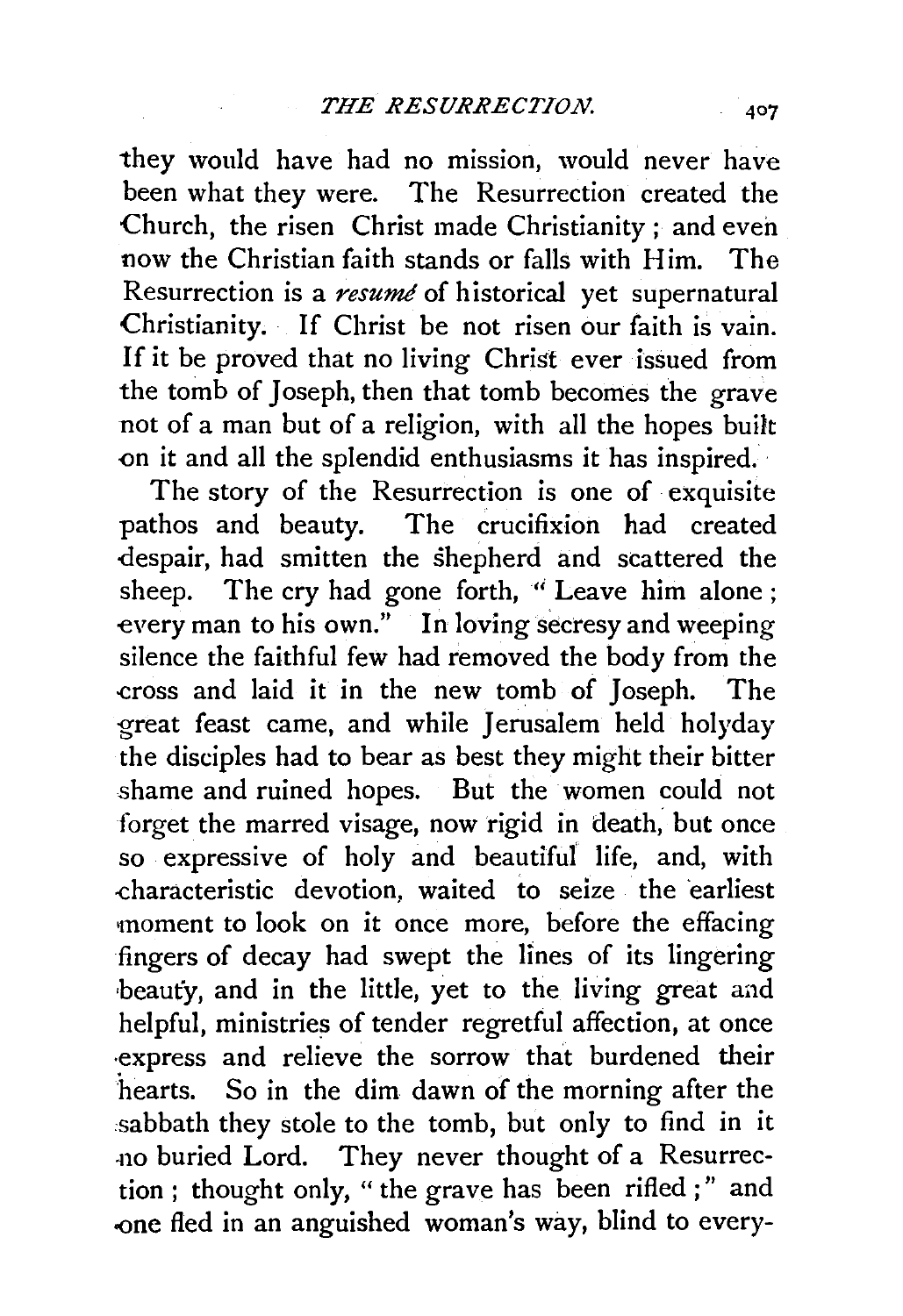thing but her awful loss, crying, "They have taken. away my Lord." But the angels within the tomb and! the Lord without made the tear-blinded woman and the sense-bound men slowly awake to the strange glad fact, "He is risen, as he said." "God has not allowed his Holy One to see corruption." In that tomb, the gloomiest earth had known, because the grave of the Holiest known to earth, a torch had been lighted that made sable death luminous, and forced from him his dread secret, translating it into Resurrection and Life. And so there was set under the weak but wishful feet of hope, no instinct of the human heart, or inference of the human reason, but the strong rock of historical yet eternal fact-the Person of the risen Christ.

Before attempting to discuss the historical and critical questions involved, it may be as well to glance· at the beautiful and exalted ideal truths which find in the Resurrection their fittest expression. For it is not an arbitrary and violent fact, standing in sharp contradiction to the spiritual, which are the true regnant, forces of the universe ; nor is it an irrational unconnected event, whose only right to be believed is that it happened. It is the sublime symbol, perhaps rather prophetic realization, of truths which the colder intellect of the world has doubted and criticised, fearing they were too good to be true, but which its warmer heart has everywhere victoriously striven to believe. Man. is not born to die, and death, though universal, has. not quenched his belief in his own immortal being. There is no fact of human experience so remarkable,. so significant of the power of the reason to command, to conquer, and to defy the senses. The intelligible world is created from within not from without ; what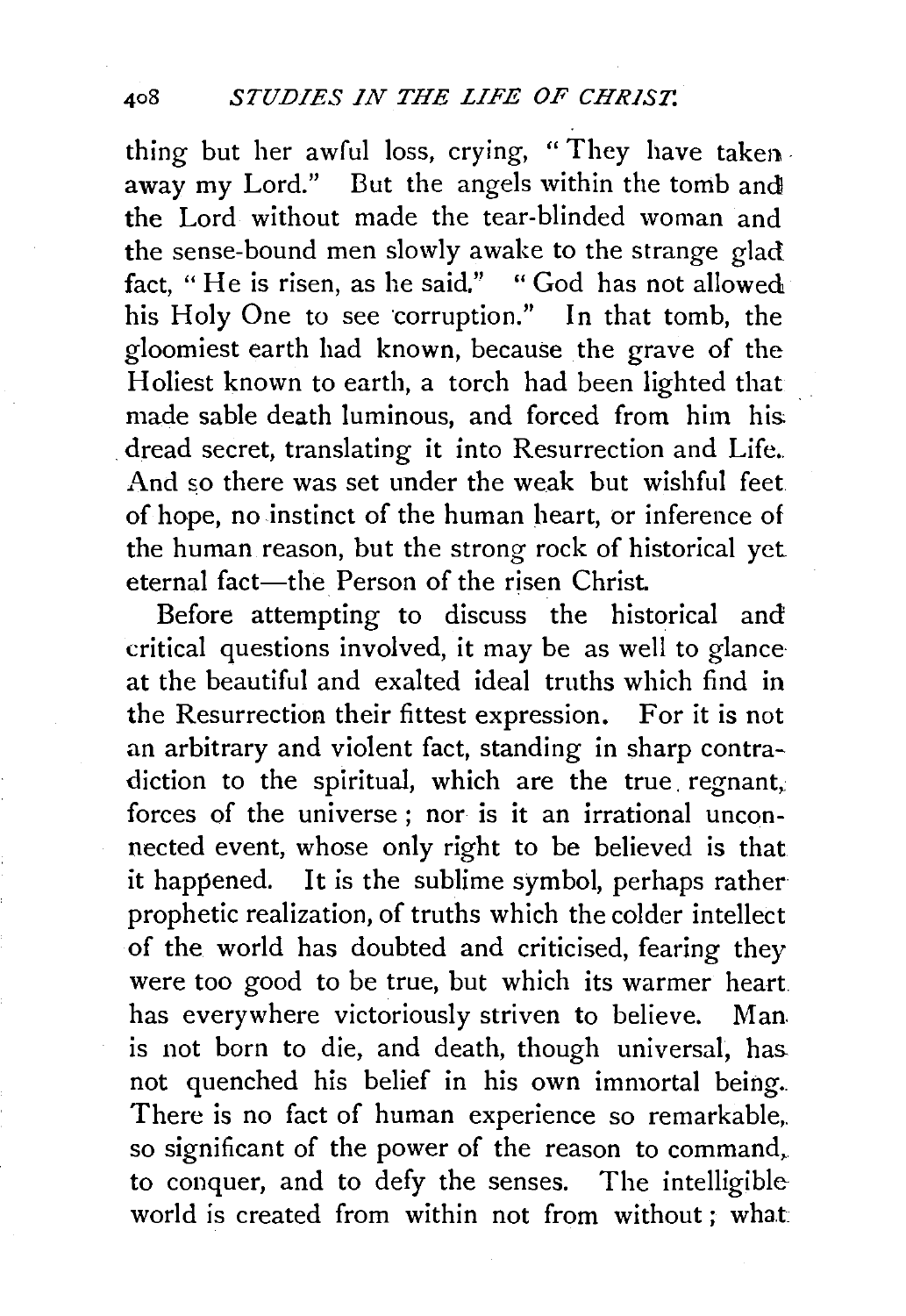man believes he believes in obedience to the laws of mind, often in rigorous opposition to the alien and<br>inhuman forces of matter. And this is nowhere so  $\frac{1}{\pi}$ inhuman forces of matter. vividly seen as when he stands throughout all the centuries of his history daring, in the very face of death, to believe in his own continued being. An experience .as old and as universal as the race has not been able to compel the reason to regard the grave as its end, or physical dissolution as meaning annihilation of spirit. Death man can better explain as the result of his own wrong than as the rightful and ultimate lord of life; allowed to reign only that it may by chastising the more completely reform him, by dissolving the body the more perfectly liberate the soul. And so he has ever tended to believe that where man's sin is not, death's reign must cease, where his wrong has no place, its dominion can have no force. And thus when One is born into our common lot, not as a simple link to bind the generations each to each, but to become a Sinless Personality, to be the only holy Person of the race, then it would be but according to the nature which God animates, according to the spiritual ends for which all material things exist, that He achieve the victory over death. He must achieve it if the moral is to remain the supreme power, if brute force is not to become mightier than spirit and reason. By achieving*it* He becomes the symbol of what God is aiming at- the prophecy of what God will do. If death come to Him by wicked hands, what they do God must undo. that righteousness may not perish or human hope die wearied with the greatness of its way. Over the reason that remains Divine even while incarnate, .death cannot be victor, may be allowed to seem to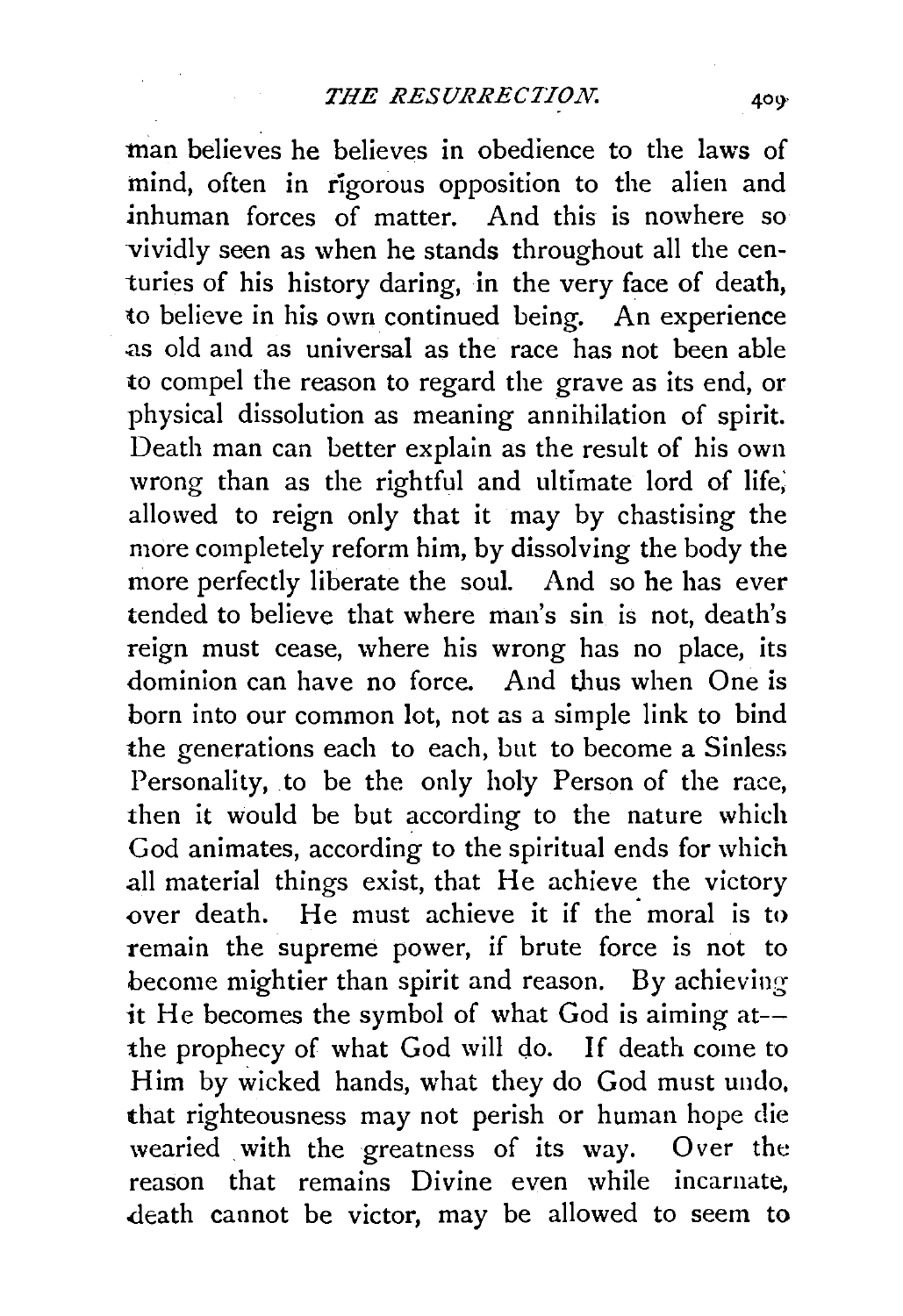triumph, but only that it may be the more utterly broken and defeated. The vitality of God can never fall before the breath of mortality. And so Jesus, while He dies upon the cross, dies only to issue from the grave, on the one side, a response to the prayers. of mortals, conscious that they ought to be immortal, on the other, the victorious proof for all time that He. who made our spirits will, when our spirits are what He made them to be, draw them out of cold and desolate death back into the light of his countenance, to their eternal home in his bosom.

The Resurrection of Christ raises many questions, philosophical, historical, literary, and critical. The philosophical question is general, refers to the possibility and credibility of miracles; but the others are particular, concern the reality and proof of this special fact, the authenticity, truth, consistency, credibility of the narratives, the veracity, qualifications, trustworthiness of the witnesses, the nature, validity, sufficiency or insufficiency of the evidences. The philosophical question it is not necessary to discuss; it would carry us too far into simple and assumed first principles. Miracles are supernatural and, indeed, impossible to a nature without God, but possible and, indeed, natural to a nature with Him. To Theism nature exists for God, God does not exist for nature. It is the arena on which He is working out his purpose, and the arena\_ must be subordinated to the purpose, not the purpose to the arena. Nature and history must be interpreted through our idea of God, rather than our idea of God through scientific and empirical ideas of nature and history. Denial of the possibility of miracles is possible, then, only where there is denial of the being and per-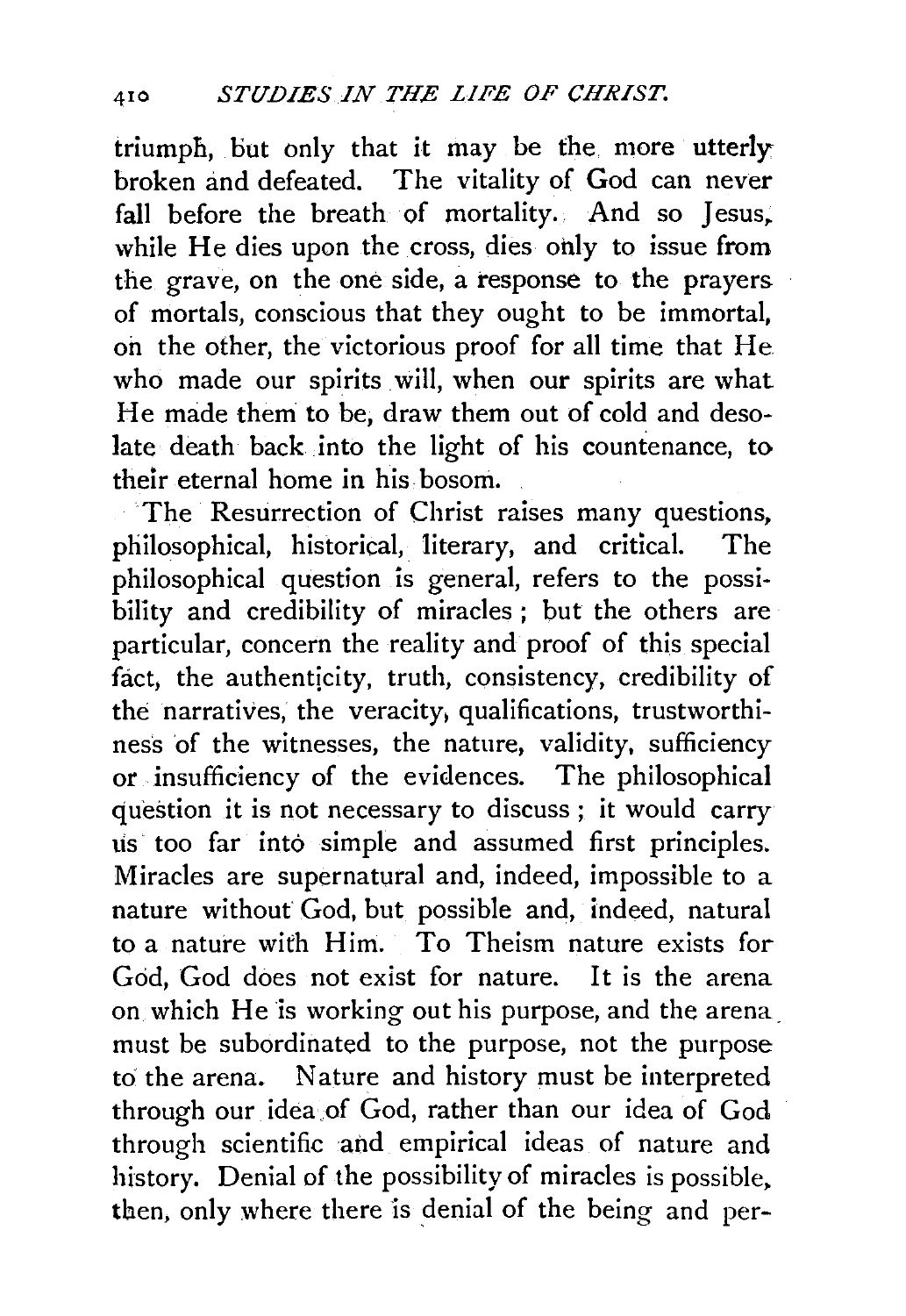sonality of God, or, what is equivalent, where nature is made his God, and its laws the bars of the prison within which He is confined. But with this theistic problem .we are not now concerned, and allude to it mainly to protest that, measured by our idea of God, the Resurrection of Christ is neither miraculous nor supernatural, but normal and natural, an event in finest harmony with his character and the attributes that determine his ends. Our immediate concern is with the particular questions, and we must endeavour so to conduct the discussion as to cover as nearly as possible the whole field.

The question may be discussed either from the subjective or the objective side. The men either did or did not believe that Christ rose from the dead. If they did not, the whole thing was a fabrication, the story an invention from beginning to end. There must have been falsehood of the most daring and deliberate kind, aided by the most credulous folly. The men who had the audacity to concoct the story would be audacious enough to steal and conceal the body, and so to tell their tale as to win the faith of the simple· minded people who are always only too willing to be deceived. This is the sort of theory against which Paley's argument of the twelve honest men is absolutely conclusive. Happily, it is not one that need now be argued against. If any hold it, it can only be the utterly illiterate. The man capable of believing it is a man incapable of being reasoned with, too passionful of nature to be either rational or just. A sane and honourable and informed spirit could never either conceive or believe such a theory. That a company of men could be confederate in evil for purposes of  $good;$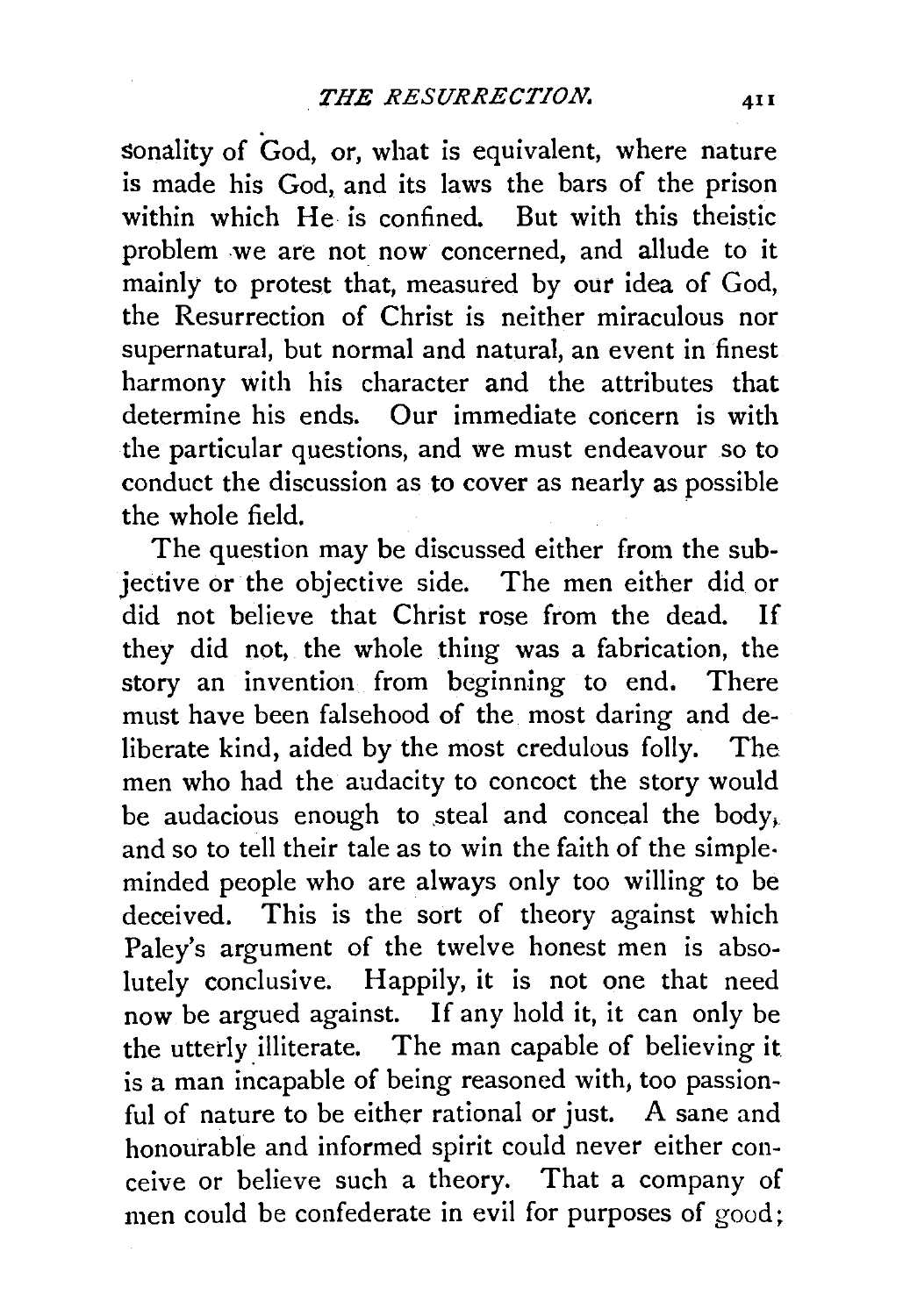that they could be throughout life a society of organized hypocrites without ever smiling to each other, or letting the mask fall; that they could preach virtue or live virtuously with a damning lie on their consciences; that they could nurse their souls, most of all in the very face of death, in the hope of being with Christ for ever in blessedness, while aware that He was rotting in an unknown grave-are positions that involve so many psychological impossibilities that any grave discussion of the matter would simply be absurd. Criticism must postulate the honesty of the witnesses; without it the history is not one any reason can handle, or out of which any good can come.

The witnesses, then, did believe that Christ rose from the dead. In this belief they were absolutely honest, were as certain that Christ had risen as that they themselves lived and preached in his name. But honesty of belief is no proof of the reality of the thing believed. The possibilities of mistake are almost infinite, and the honest belief of fictions is as common as the honest belief of facts. The honesty saves the character of the believer, but not of the thing believed. Modern criticism unreservedly accepts the truth and reality of the apostolic belief. *That* its historical sense is too sure and too keen to question or doubt for a moment. Baur's position was this:<sup>1</sup> the Church is inexplicable without the belief in the Resurrection ; it supplied Christianity with a firm basis for its development. But what history requires is not so much the reality of the Resurrection as the belief that it was real. How the belief became real, whether by an ob-

<sup>&</sup>lt;sup>1</sup> Kirchengeschichte der drei ersten Jahrhunderte, pp. 39, 40. English Trans. PP· 42; 43·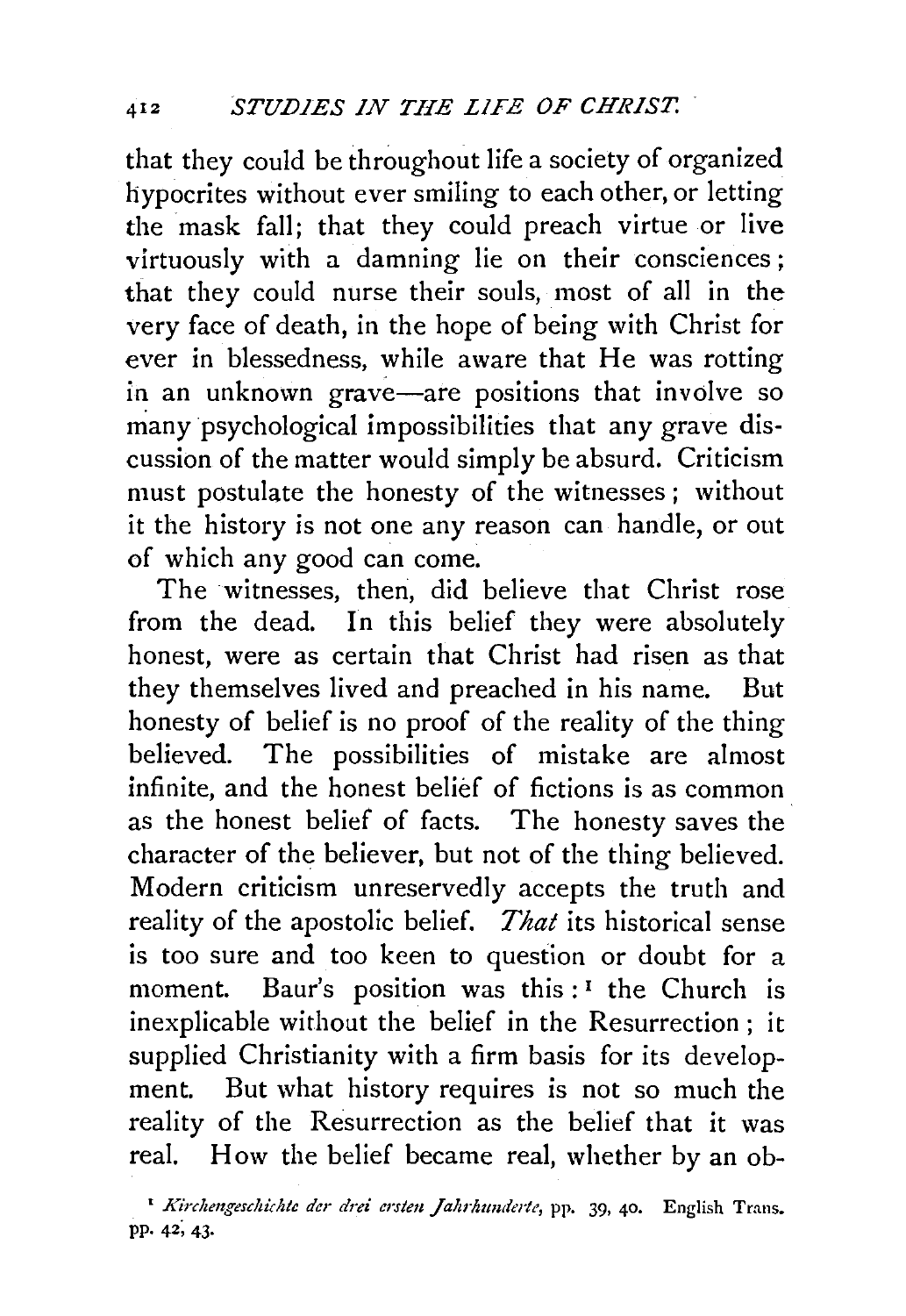jective miracle or a subjective psychological process, is of minor importance ; the grand thing is that the Resurrection became a fact to the apostolic consciousness, and had to it all the reality of an historical event.

But this position is unscientific and inconclusive. It can as little satisfy the claims of historical science as of Christian faith; both must equally strive after the truth of the matter and be contented only when face to face with it. Science can never be sure that it knows either Christ or Christianity till it has ascertained whether He rose or did not rise ; and if He did not, by what psychological process so many honest men came to believe that He did, and so to believe it as to persuade the civilized world to be of their mind. Faith can never be satisfied with a theory that leaves it uncertain whether its most transcendent fact was an objective reality or the creation of a psychological process, which is but a euphonious paraphrase for the dream or delusion of a too credulous and visionary mind. It must ask, What is it that I believe, a reality or an imagination ? The subjective thus necessarily falls over into an objective inquiry, each, indeed, when it becomes fundamental, involving the other. The question, then, in its objective, which will also be found to raise all the issues of the subjective form, is this : Did the Resurrection of Christ happen or did it not ? Is it or is it not an historical fact? To the question so stated there are three possible answers. Either-

!. Christ did not die on the cross, only swooned, and afterwards reviving in the grave, issued from it and appeared to his disciples in his proper physical  $form: or-$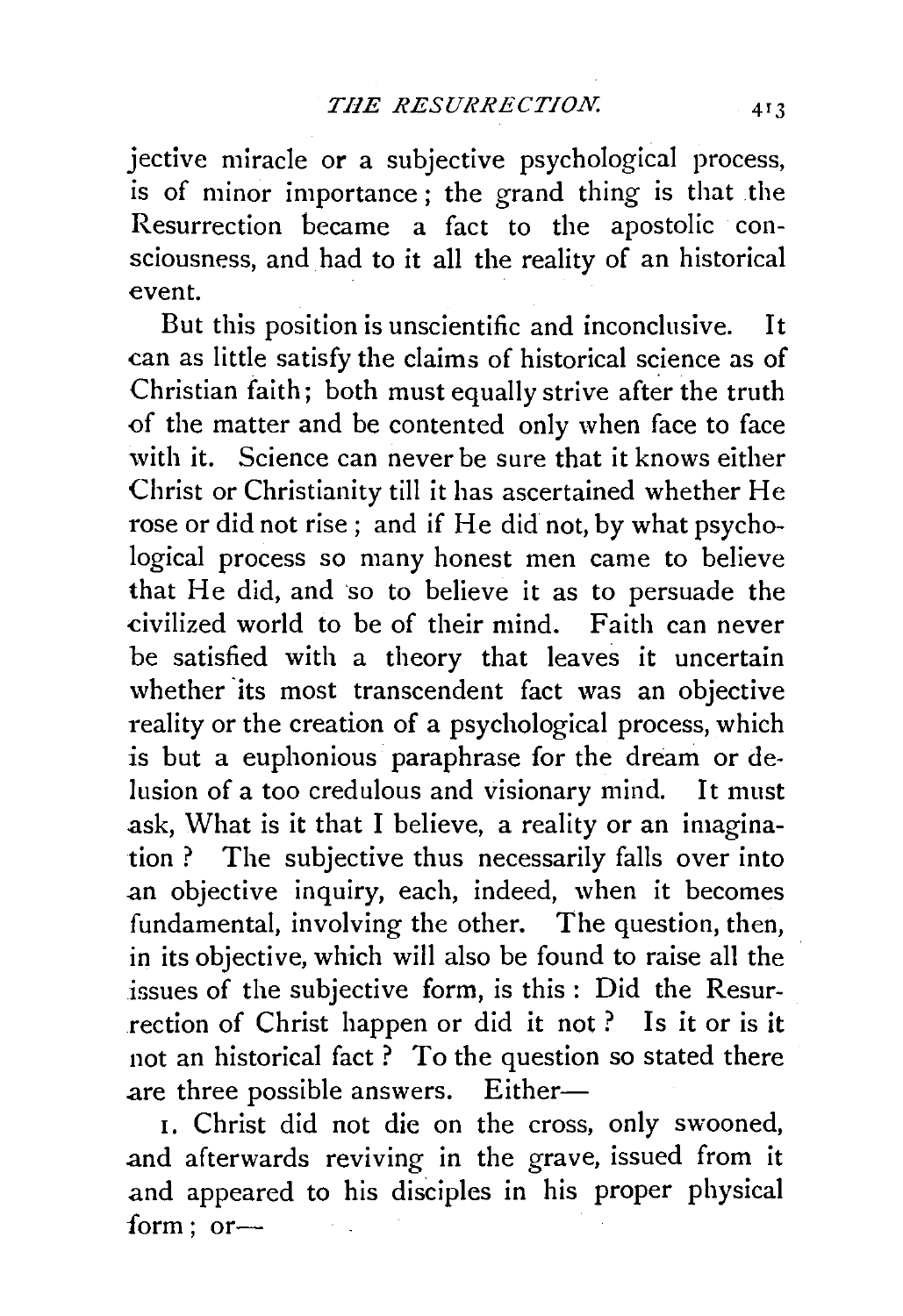2. He died and did not rise ; or-

3· He died and rose.

These questions we will now discuss in succession.

r. Jesus did not die on the cross, only swooned, and. reviving in the grave, issued from it, appeared to his disciples, and was by them regarded as having risen from death. Astonishing as it may seem, this theory has had its advocates, and may have its advocates still. It existed in two forms, a more and a less gross. The one made Jesus feign death for the express purpose of making his reappearance seem a resurrection, another made the swoon real, the result of exhaustion and agony, from which He was restored by the cool atmosphere of the tomb and the stimulating fragrance of· the spices. But no conjecture could be more gratuitous, absurd, impossible. The mere physical difficulties are insuperable. That a person exhausted, wounded, half-dead, in need of delicate nursing, of quiet and rest, of choice and strengthening food, with bleeding feet and a pierced side and a body shaken and out of joint. should be able to steal out of the sepulchre, escape the vigilance and merciless malice of his enemies, represent himself to his disheartened and scattered friends as the victor over death and the grave, is conceivable only as a series of cumulative absurdities that would be merrily ridiculous were they not so terribly profane. Such an appearance had appalled the men that witnessed it, frightened out of them the little faith and hope that remained. And as on this supposition the half-dead Jesus did soon die, was dying all the while he was appearing to the men he had known, the only conviction He could have left must have been of a broken and vanquished life lingering into hideous death. It is impossible to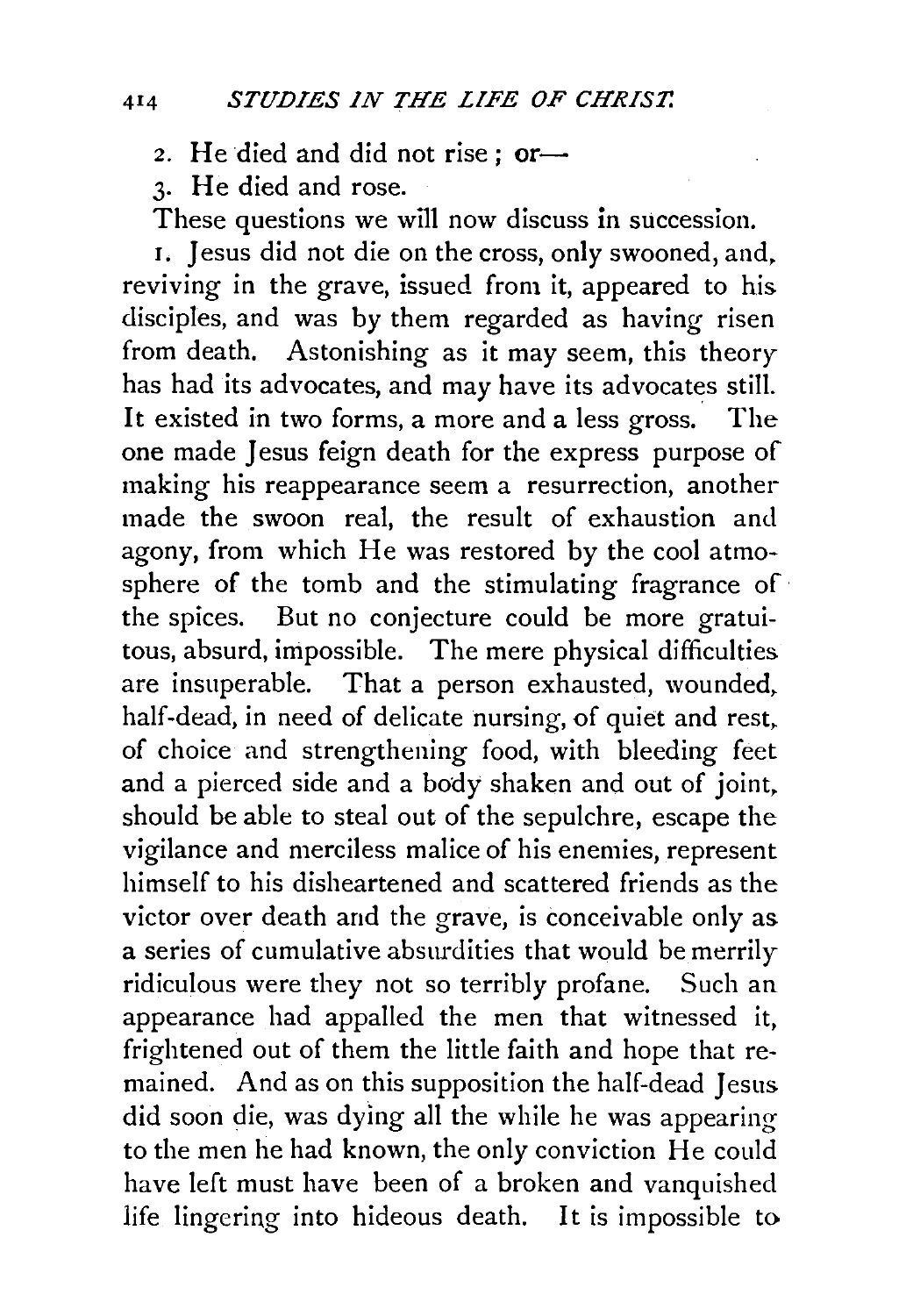believe that from any such miserable source the faith in the Resurrection could have been derived.

2. Christ died and did not rise. This theory seems to have the merit of simplicity and definiteness, and may be said to be built on two positions; first, that history can recognize no miracle, and must regard the events it seeks to explain and describe as natural, happening according to known or discoverable laws ; and, secondly, that the evidences in this case are entirely inadequate, the narratives inconsistent, the testimonies perplexed, confused, often contradictory. Now, for reasons already stated, the first position need not be discussed here. It is a question of first principles; it entirely depends on the philosophy of the historian whether miracles are or are not to him impossible. The best history is the history without dogmatic assumptions, that does not determine beforehand what must or must not be, but simply examines what has been or is. As to the second position, it will be discussed later on, and meanwhile we simply note that on one point there is perfect agreement, the reality and the sincerity of the belief in the Resurrection of Christ. No modern critic questions it, or doubts that without it the hictory of the Church had been impossible. But now, how is the origin of the belief to be explained ? by what mental or psychological process was it created ? The problem is very complex, and as delicate as complex. There is the question as to the first inception of the belief-how a notion so extraordinary as that Christ had risen or could rise first came to be entertained. Then, why was it that it did not remain singular, but became general-the faith not of one excited and credulous person, but of many sane and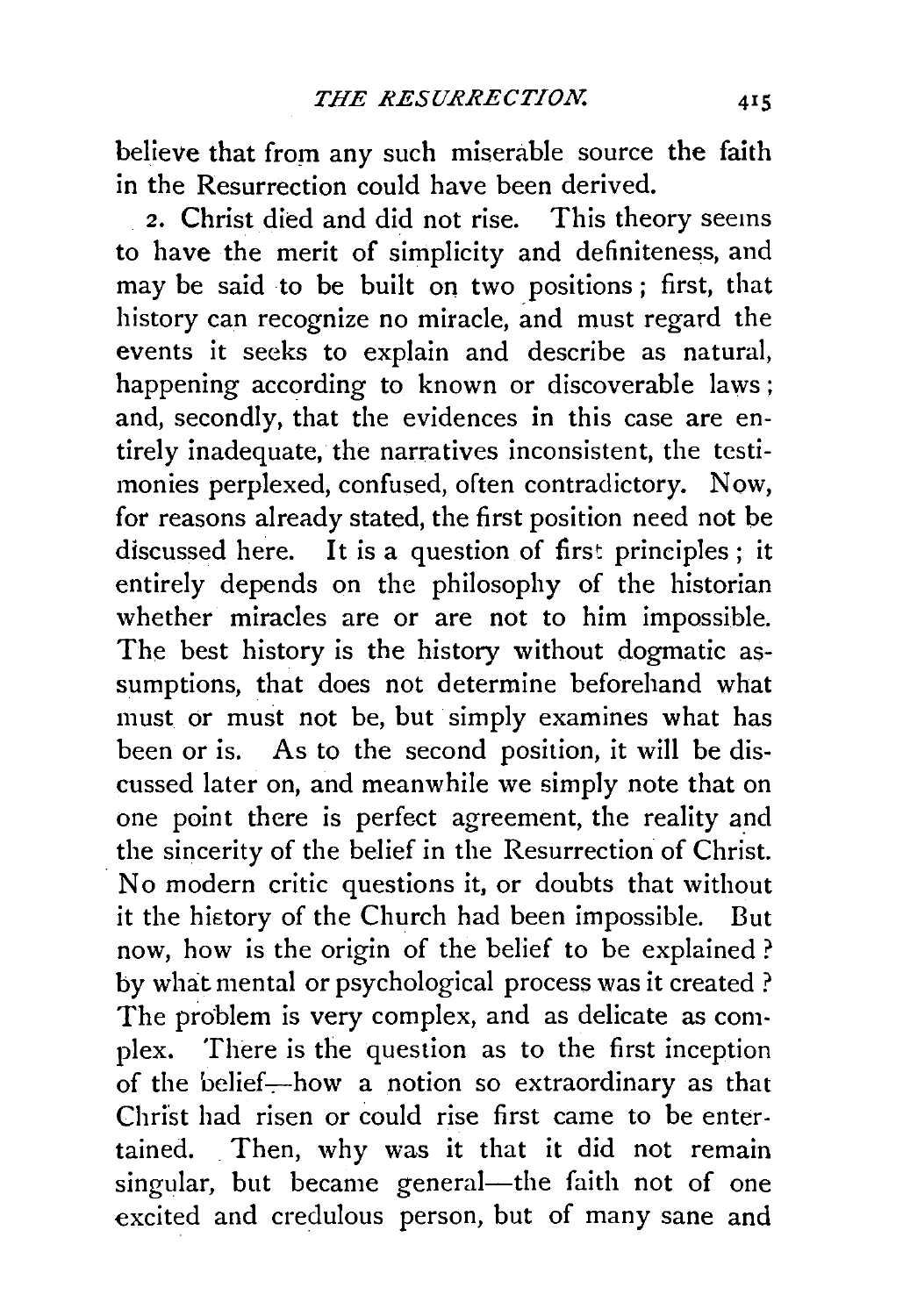doubtful men? And how was it that it exercised over the men an influence at once so sober and rationalizing, and so inspiring and determinative? Why, too, was the belief so primitive and, as it were, aboriginal, flourishing at the centre, on the very spot and in the very city where Christ had died ? These and many similar points are so hard to resolve, and start so many difficulties, that Baur was content to leave the matter in a for him curiously nebulous state, certain only that the faith was real, entirely uncertain how it became so. But later inquirers could not rest where he did. An event that happens by an unexplained or inexplicable process is to history little better than a miracle ; and so the criticism that denies miracles could not feel satis fied of having achieved anything scientific until it had discovered and described the psychological process by which a real belief in an unreal event was possible and became actual. Clearly this is the cardinal problem granted the honesty of the witnesses and the reality of their belief, how, on the supposition that Christ died and did not rise, did they come by their belief ? and how did it come to wield such a tremendous power over them, and through them over the Church and over mankind ? This problem has been attempted to be solved by two dissimilar yet related theories, which we may name respectively the phantasmal and the visional. Let us see with what success.

I. THE PHANTASMAL. -- The theory so named we owe to the brilliant and fertile imagination of M. Renan. It is one no other modern scholar and critic is capable of conceiving, and unfolding in grave and graceful sentences. It is so strongly marked by his peculiar idiosyncrasies that it is fully as interesting for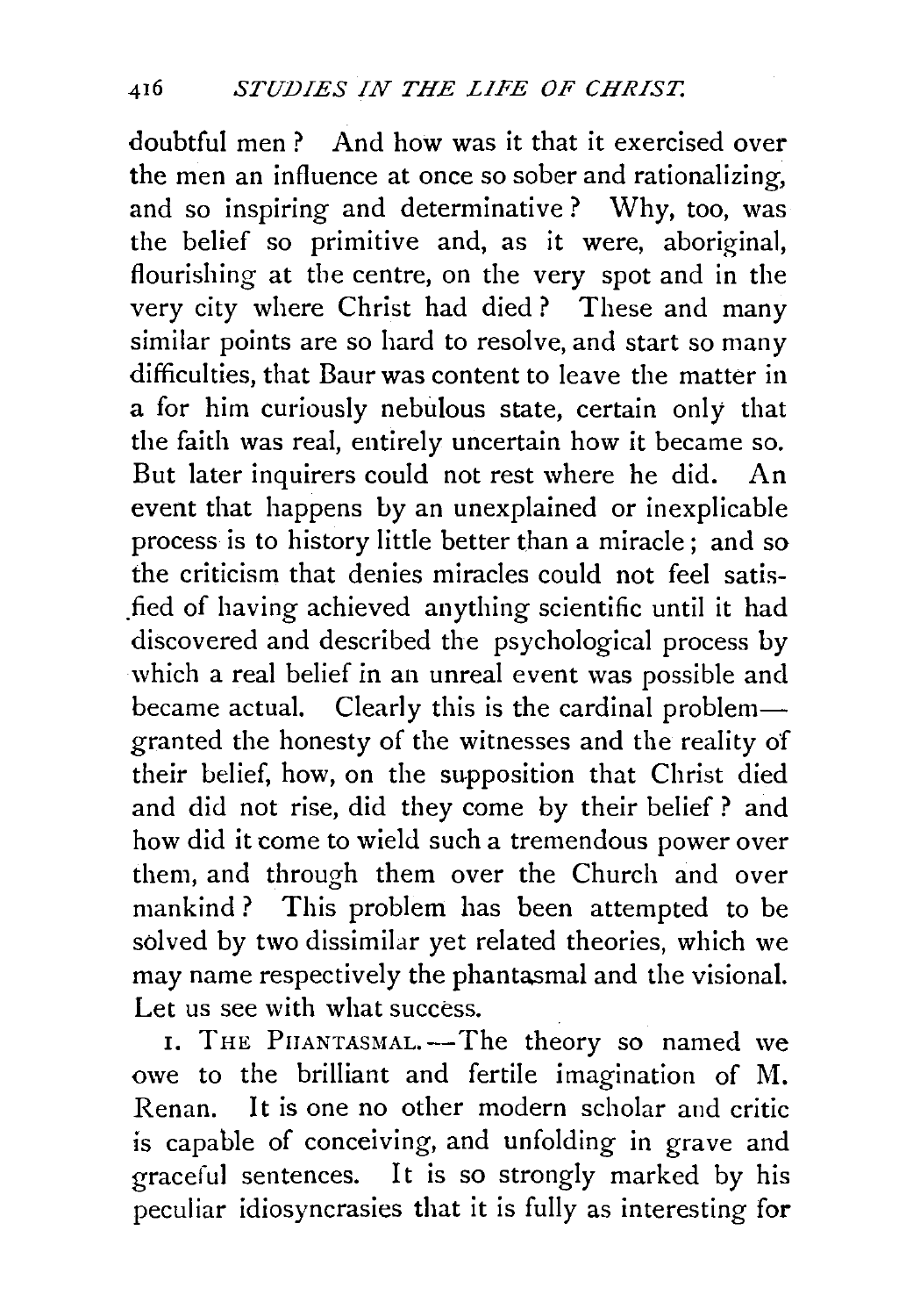the light it sheds on M. Renan as for its significance as a serious attempt to explain the origin of our belief. It starts from this position—the creative power of enthusiasm and love. They play with the impossible, and, rather than abandon hope, will do violence to all reality.<sup>1</sup> Heroes do not die, and God could not allow his Son to see death.<sup>2</sup> The immortality of the soul was a Greek idea, not clear to the Jews ; their notion was the kingdom of God, which consisted in the renovation of the world and the annihilation of death. The disciples could not believe that He who had come to institute the kingdom could be the vanquished of the grave ; and so they had no choice between despair and an heroic affirmation  $3$ —which is a very fine phrase for not so fine a thing. The heroic affirmation was chosen ; the little Christian society worked the veritable miracle, raised Jesus from the dead in its heart by the intense love which it bore to him. The creative spirit was Mary of Magdala; she made the faith of the future.4 She was an imaginative creature—had once been possessed of seven devils.<sup>5</sup> When she came to the tomb the stone was rolled away, the body gone; surprise and grief seized her, crossed, perhaps, by a gleam of hope. Without losing a moment she runs for Peter and John. They examine the tomb, and depart; she remains before it weeping, possessed by the thought, Where have they laid him? Suddenly she hears a light noise behind her, and thinks, "Tis a man, the gardener," and cries, "Where have ye taken my Lord ?" For answer she hears the old familiar voice say, " Mary !" "O my Master !" she cries, and turns.

*Les Apotres, p. 2.*  $\cdot$  <sup>2</sup> Ibid. pp. 3, 4. <sup>3</sup> Ibid. p. 5.<br>
4 Ibid. p. 7. <sup>5</sup> Ibid. p. 11.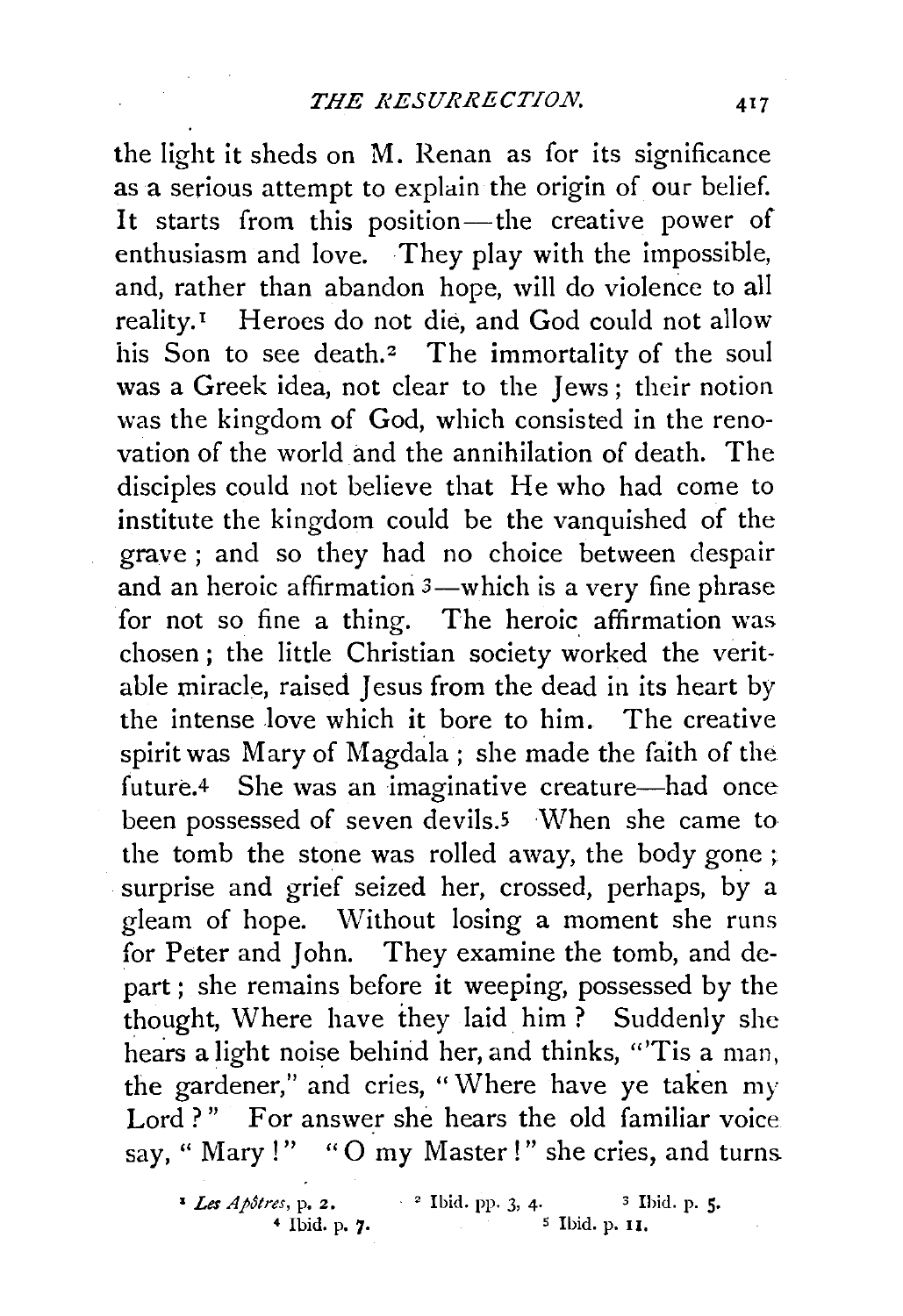to touch Him ; He forbids, and his shade gradually disappears. "But the miracle of love is accomplished. What Peter was unequal to, Mary has done."<sup>1</sup> "Peter saw only the empty tomb; Mary alone so loved as to surpass nature, raise and vivify the phantom of the gentle and beautiful Master." In such marvellous crises, to see after another is nothing; who sees first has all the merit.<sup>2</sup> And so the glory of the Resurrection belongs to Mary ; after Jesus, she has done the most for the foundation of Christianity, has, as became the queen and patroness of idealists, imposed on all the sainted the vision of her impassioned soul.<sup>3</sup> Ecstasy is contagious. What she has seen the others see. The society is conquered in detail. Each section, women and men alike, has its own separate vision, tells its separate tale, and swells the general excitement. As they are gathered together with imaginations made vivid by these weird tales, the wind breathed in their faces, and lo! it became his voice murmuring " peace." " In these decisive moments a current of air, a window which creaked, a chance murmur, fixed for ages the belief of the peoples." 4 And thus was crowned and completed the achievement of the Magdalene.

Such is the theory stated, in all sobriety of spirit, with all his wonted brilliance of style by M. Renan. But we have here to do with it simply as a professedly scientific and veracious account of how the faith in the Resurrection came into being. Can we regard it as what it professes to be ? Well, then, its first and cardinal defect is evident-it does not save the honesty -of the men. It reduces them to a society of fools, whose folly was all the deeper that it was so knavish. They

<sup>1</sup> *Les Apôtres*, p. 11. <sup>2</sup> Ibid. p. 12. <sup>3</sup> Ibid. p. 13. <sup>4</sup> Ibid. p. 22.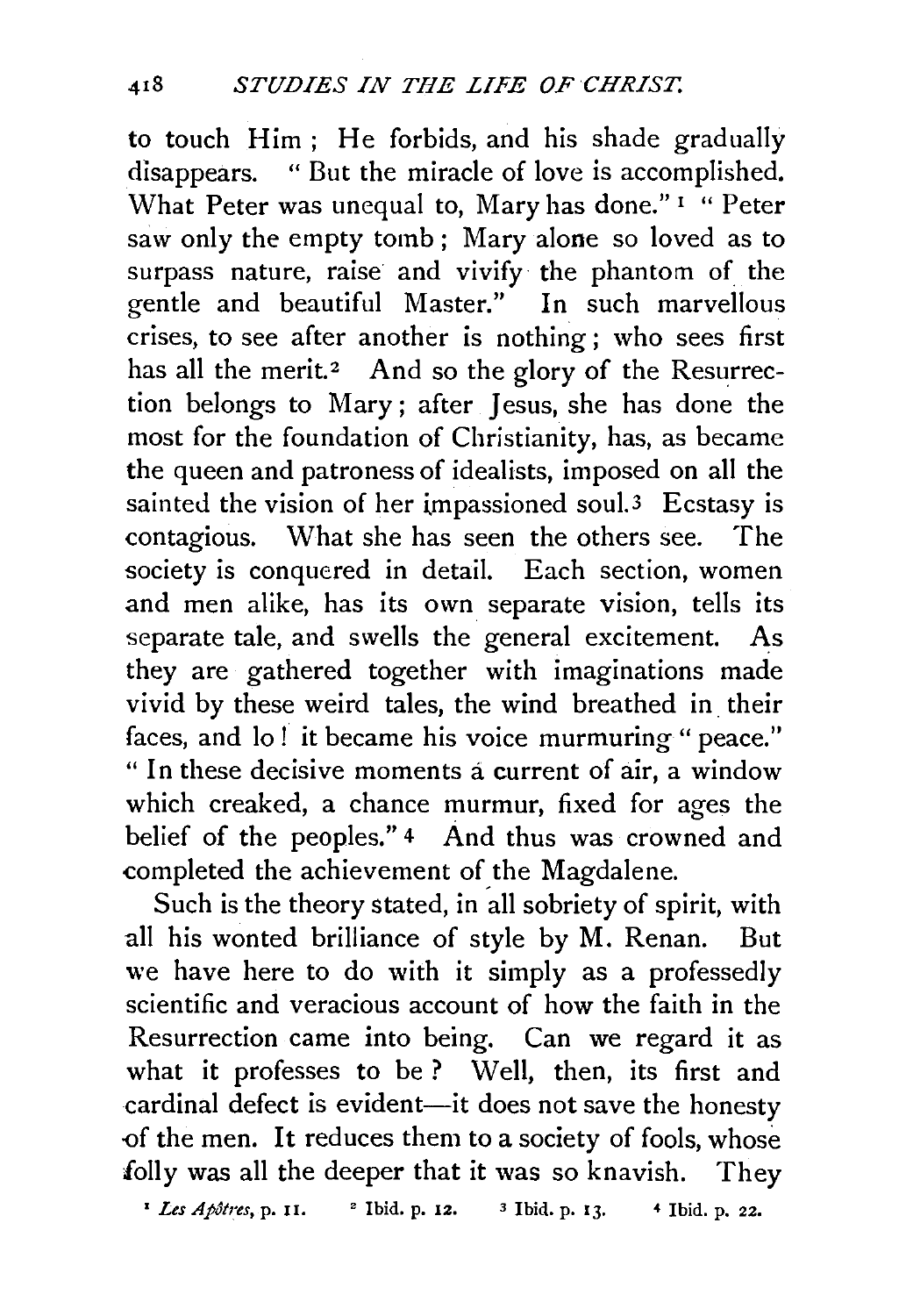behave like a circle of hysterical women, no one having sanity enough to ask whether their alarms or their joys were real. The men believed because they wished to believe, and by an utter suppression of reason and rational inquiry. Then, the body of Iesus was gonewhither? and by what means? It must have been removed; more than one must have been concerned in its removal—why were they silent? If foes had removed it, how they could have crushed the nascent belief! if friends, they could be silent in its presence only by conscious and wicked conspiracy. The enemies were too thoroughly bent on suppression to allow so dangerous a belief to take root while they had irresistible evidence of its utter falsity ; the circle of friends was too limited to permit any single member to remain ignorant of the new belief and untouched by the new enthusiasm. In either case, therefore, knowledge of what had become of the body could not fail to reach the disciples, and only their silence could allow the fiction to be believed as fact. But connivance in a deception so enormous was at such a moment morally impossible. Enthusiasm was necessary to the life of the belief; but conscious deceivers, while they may imitate an old ideal, cannot create a new enthusiasm or form a new religious faith. Men, too, who are smitten to the heart, pierced through and through with a great sorrow, are too earnest to be insincere, to speak a cruel falsehood to their own and other consciences. This indeed, is one of the many cases where the critic proves himself strangely destitute of moral sense and spiritual insight ; and so but little able to read the transcendent moments of the' history he has so long and so deeply studied.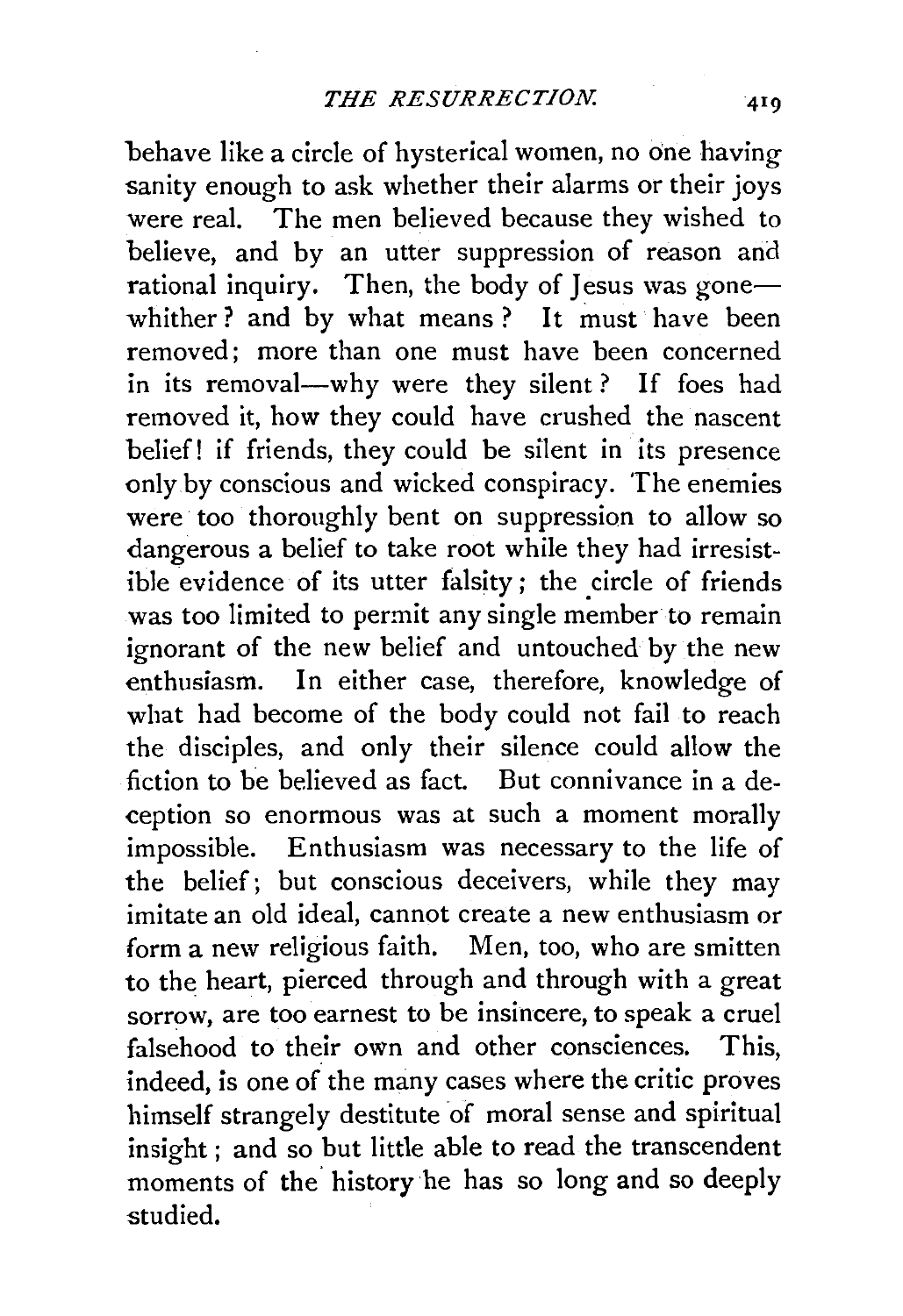But, further, M. Renan's first principle is false, quite opposed to the evidence. Enthusiasm and love are creative, but what of the love without the enthusiasm, with only the numbness and the dumbness of new and desolating loss? Enthusiasm is creative when living, impersonated, victorious ; but how could it live in the face of the cross, the symbol of utter defeat, and of the tomb, the symbol of corruption and decay ? Were the belief created it must have been early, while the sense of loss was deepest; but the sense of loss means simply the inability to create the belief. The further they got from the death, the less would they feel the need of the living Christ ; the nearer they stood to the cross; the less able were they to imagine the Resurrection. And we gather as much from the narratives. They prove, if they prove anything, that the state of expectancy M. Renan's theory requires did not exist. Death had conquered, and before his iron hand and silent lips hope, now as always, ceased to live. The men who had lived through the agony of the last two days, who had seen the Roman spear do its work, and the grave receive its dead, must have been in no mood to be carried away by the tale of a possessed and frenzied woman who had seen a ghost. Expectant mi..ds may be prone to faith, minds doubtful from despair, despondent from loss, are the most deeply incredulous.

But, again, the theory leaves unexplained the most characteristic thing in the belief-its remarkable and altogether unique form. The conception stands absolutely alone; there is nothing like it in the history of thought and belief. Many societies of men have been situated as the disciples were, and have created curious myths, but all the myths have had a generic character,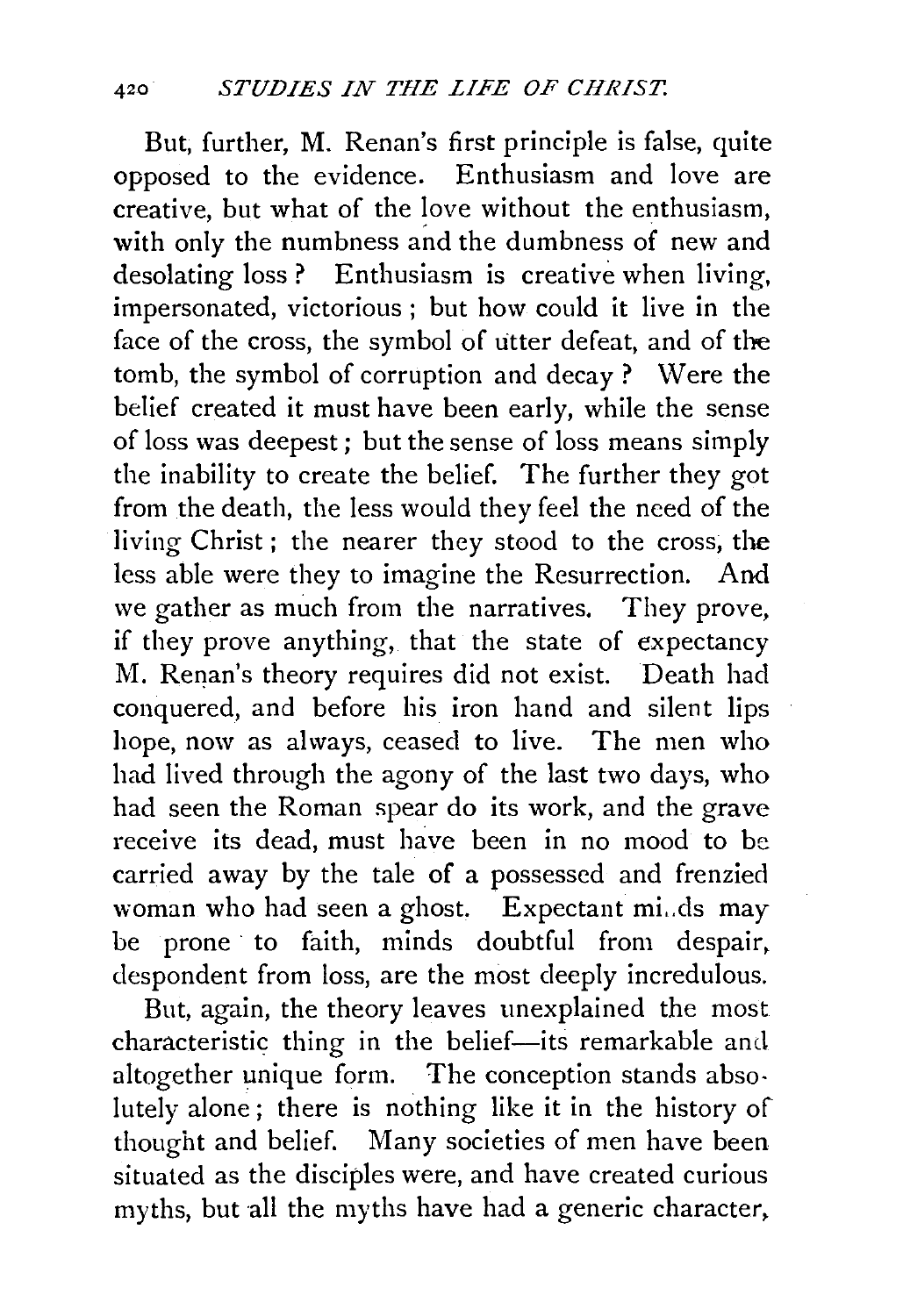embody ideas radically unlike those embodied in the Resurrection of Christ. The Jews believed that Enoch and Elijah had not died, but been translated, vanished from earth into heaven. Omar might rush, sabre in hand, from the tent where the body of Mohammed lay, declaring that he would strike off the head of the man who should say, " The prophet is dead." The Roman world might live in the fear that the terrible Nero was yet to return to vex and disturb it. Mediæval Germany might believe that Barbarossa was asleep in his mountain cave, and would yet awake and come forth to restore the glories of the empire: and the house of Hohenstaufen. Our own legends might tell how Arthur had sailed away to his island home of Avillon, whence, when happier days dawned. he would come to erect his table round, and open his chaste and chivalrous court. But all these rest on similar ideas, speak of the mythical imagination, as they speak to it. Death is in each case denied; the men can return because they have escaped death, and are only absent or asleep. But here it is altogether different. Christ dies-his death is real, absolute: He is buried, going down into the very grave. And his return is not an expected thing. He has escaped from the very hands of death, come out of the very grave, and has done so before the eyes of the men that knew Him best. In the other cases the contradiction of our universal experience is apparent rather than real, but here it is direct and absolute. In these, death is eluded ; in this, it is endured; there, hope is because life is; here, the belief rises, as it were, sheer out of the tomb. Now, how are these characteristics to be explained ? M. Renan never sees them, never feels VOL. XII. 29

42 h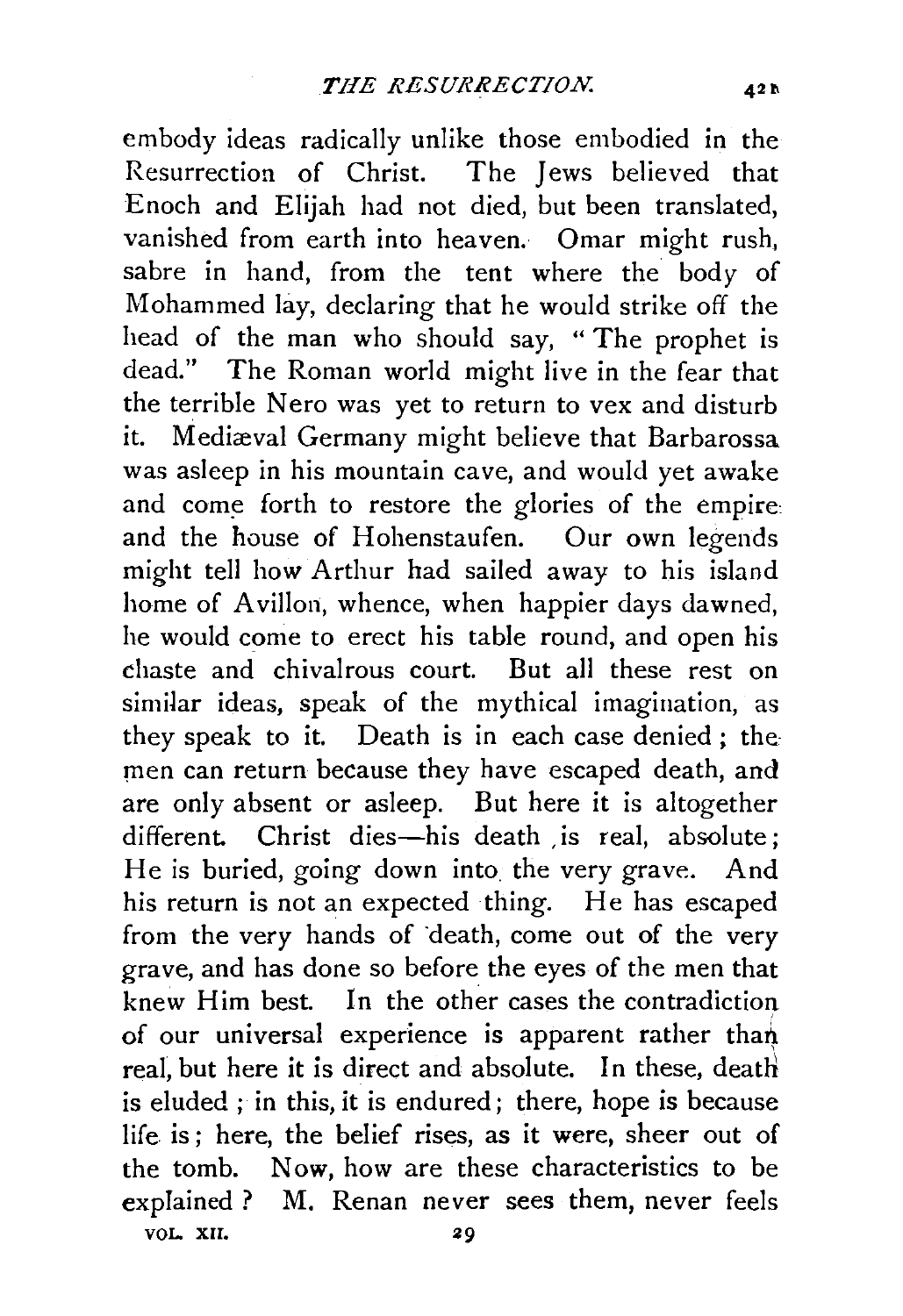their meaning, yet till he does so he has not even -grasped the problem he has set himself to solve. Where the problem has been so misconceived its handling may have an æsthetic or personal worth, but can have no rational significance.

2. THE *VISIONAL*.—This is a much more scientific and rational theory than M. Renan's. Its first and ablest exponent was Holsten. It found a genial interpreter in the late Heinrich Lang, was adopted by Strauss in the *Neues Leben,* and has been accepted by the author of *Supernatural Religion*. Its starting-point is this-Paul does not make any distinction as regards nature or kind between Christ's appearance to himself and his appearance to the first and earliest witnesses.<sup>1</sup> In each case the same term  $(\check{\omega}\phi\theta\eta)$  is used; in each the same reality, the same evidential and historical value, is attributed to the appearance. And of what kind was the appearance to Paul? It was a vision, *i.e.,* a state or process of his own mind, investing with reality what was not. While he maintains that he has seen the Lord,<sup>2</sup> yet in the history of his conversion he speaks only of an internal revelation.3 His was a nature prone to ecstasy, and so visions were frequent and familiar to him.4 In immediate connection with these visions he speaks of his " thorn in the flesh," 5 just as if they stood in some relation to each other. Now, by an ingenious interpretation, this "thorn" is ,made out to be "epilepsy," or some form of nervous disease, which made him peculiarly liable to visions and hallucinations. To this physical tendency he owed his sight of Christ, which to him had all the effects of

I I Cor. xv. 5-8. 2 Ibid. ix. I ; xv. I. 3 Gal. i.  $13-17$ .<br>4 2 Cor. xii. I-5. 5 Ibid. xii. 7.  $4\overline{2}$  Cor. xii. 1-5.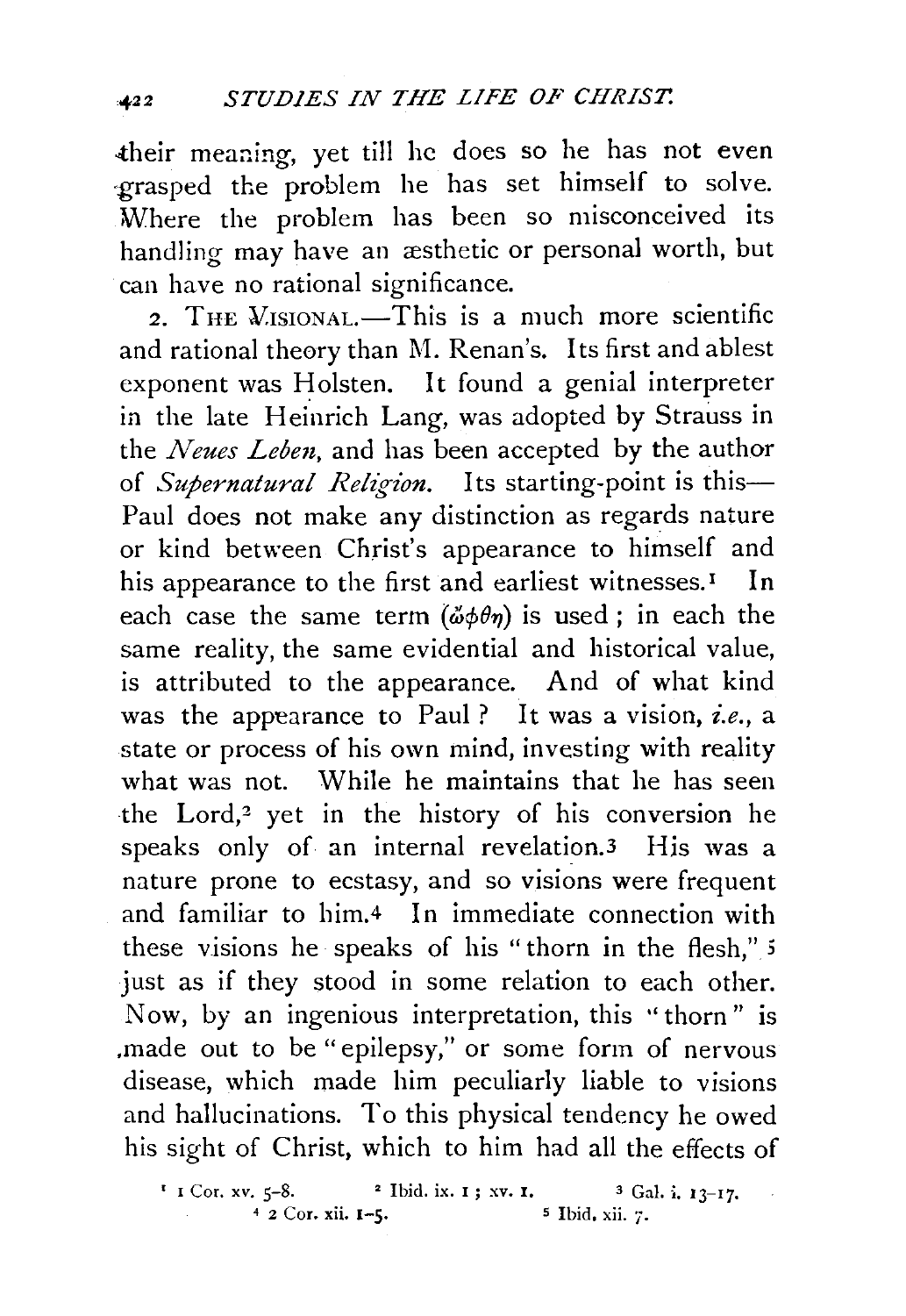reality while purely ideal. And from his language the other appearances were no more real, all belong to the same category, are subjective, not objective phenomena, were creations and visions of the mind.

Now this is a much more scientific and rational theory than M. Renan's. It deals with the matter gravely, is exegetical, psychological, careful in its analysis, and minute in its criticism-but is it historical *?* Well, then, the first dubious point is its interpretation of Paul. He was no diseased visionary, but a man of sane strong nature. His admittedly authentic epistles are full of the most radiant sanity. In things intellectual his reason reigns, in things emotional his judgment. No man was ever less governed by impulse, more by firmly grasped principles. When he speculates, there is no cloud on his intellect; when he reasons, his dialectic is dexterous, his logic sharp and swift. The ethical are, perhaps, the most remarkable parts of his epistles, they are so wise, so practical and practicable, yet they are so really magnanimous, so explicative of ideal relations between man and man. In his conduct to the men from whom he differs he is the very antipodes of a visionary. Nervous dislikes, hatreds without reason, behaviour governed by petulance or passion or states of physical disease are unknown to him. His difference with Peter at Antioch, his view of the Corinthian parties and mode of dealing with them, his most complex and perplexing, yet ad-. mirably maintained relations to the Churches, his power of work, his physical vigour and extraordinary recuperative energies-all imply qualities, bodily and mental, utterly incompatible with the notion that he was an imaginative epileptic. The Pauline epistles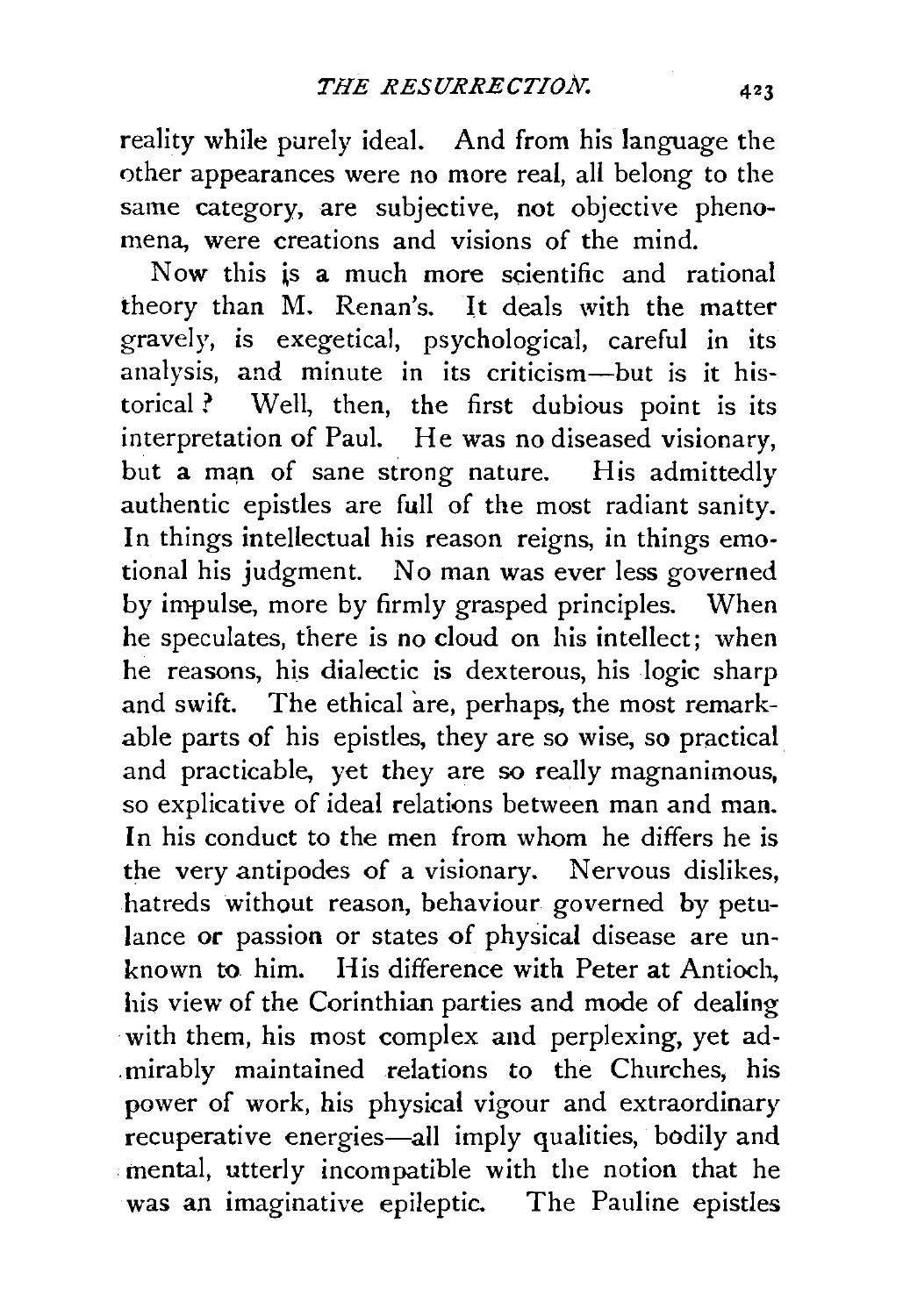are wonderful examples of unconscious autobiography ; but they are, perhaps, least significant of the man where he is most consciously autobiographical There is a proud reserve in him which makes him dislike speech about himself, and he reveals himself least where he writes most under conscious restraint. The Paul of the visional theory· is not the Paul of the epistles, but of a few texts forced into novel relations and ingeniously interpreted. The one is too sane to be a visionary, but the other is a vision indeed.

But the theory is open to other and graver objections. It fails to distinguish sufficiently between the mental attitude of Paul and that of the earlier witnesses. His was one of anticipation, theirs was not. He knew of the belief before he saw the Christ; it was in his mind, even though only to be contradicted and denied. But the first witnesses. did not find the belief; it found and made them. Hence their belief cannot be explained through Paul's, his must be explained through theirs. *. 'Ne* are, therefore, thrown back on the prior question, How did they come by the belief? And it cannot be answered without a discussion of the evangelical histories. And on this ground the visional theory lies open to the criticism directed against M. Renan's. Once it comes to handle the facts, the explanation built on its Panline psychology ceases to be applicable. Visions come only where there is distance, expectancy, and creative enthusiasm; they come not to minds face to face with hard sensuous facts, desolate, despondent, irresolute, divided. The very reasons that render the theory applicable to mind, when once the belief has come into possession, render it inapplicable before the belief has come to be. The laws or factors that operate in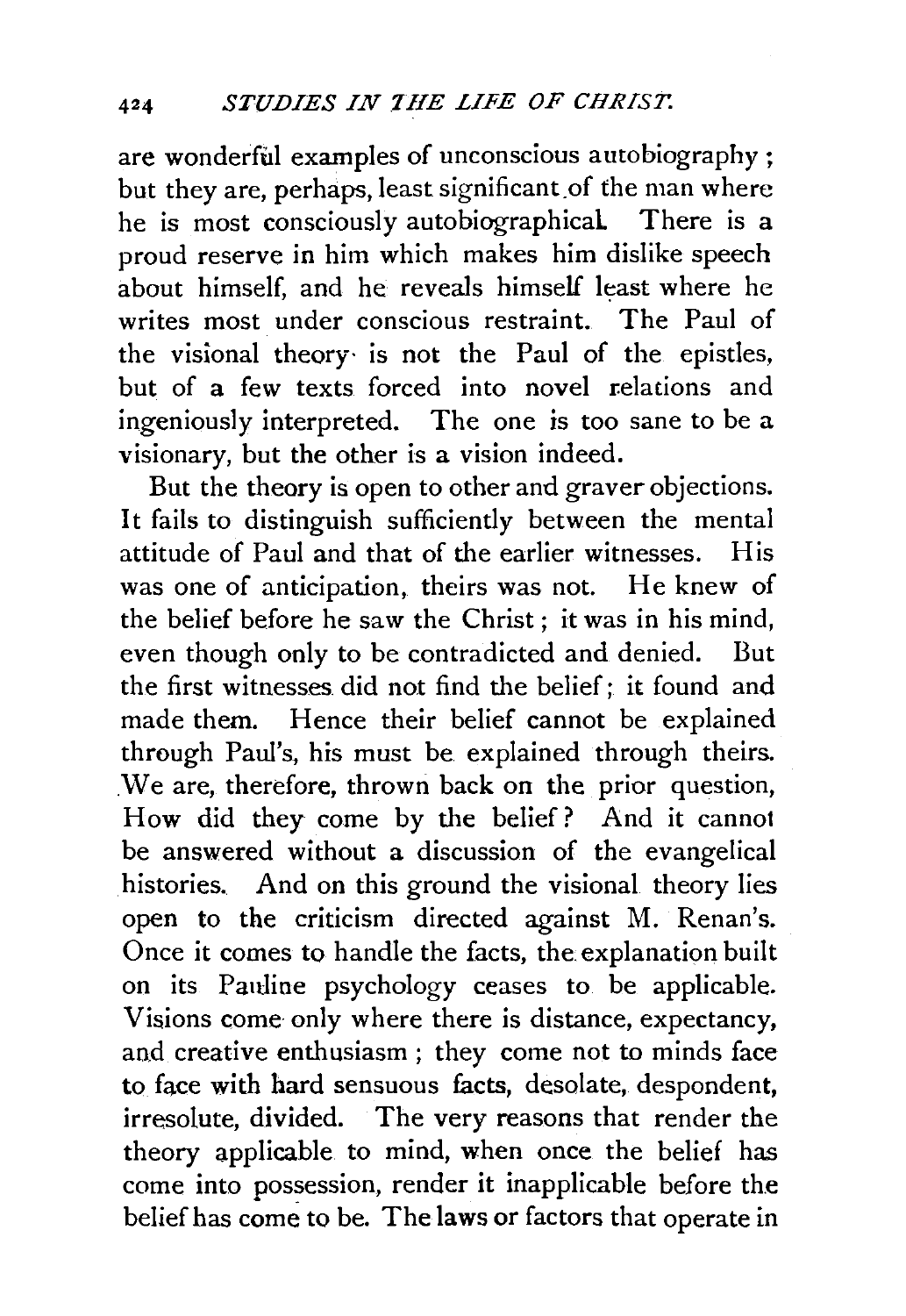periods of ecstasy and exaltation do not exist in periods of desolation and dismay. Where there is an exultant belief in the Resurrection, visional appearances are not only possible but inevitable ; but where there is no such belief, how are they to be explained ? Where the creative conditions are absent, how can the creation arise?

We reach, then, the conclusion that, on the terms fixed and defined by modern criticism, there is, on the supposition that Christ did not rise from the dead, no sufficient explanation of the origin of our belief. It is impossible to account for it and yet save the honesty and rationality of the men. We must, then, seek the explanation along another line, and this brings us to our next position-

3. CHRIST DIED AND DID RISE.-Let us see, then, whether there be evidence to sustain this position ; in other words, whether the belief necessarily leads back to this as its only and sufficient cause. Here, indeed, a plea may be entered in bar of argument or further proof. The witnesses do not always agree ; their testimonies are often inconsistent and \_discrepant. But to what extent do they disagree? Of what nature is their discrepancies ? Do they extend to cardinal or essential matters ? or do they concern simply points of detail? On details they are discrepant; on the cardinal matter there is absolute and emphatic agreement. Independent testimonies are, where thoroughly independent, made more not less credible by differences in detail. They prove conspiracy or concoction impossible ; each new witness is a distinct and independent voice, not a mere echo of his neighbour's. Standpoints differ, and where the same thing has been seen from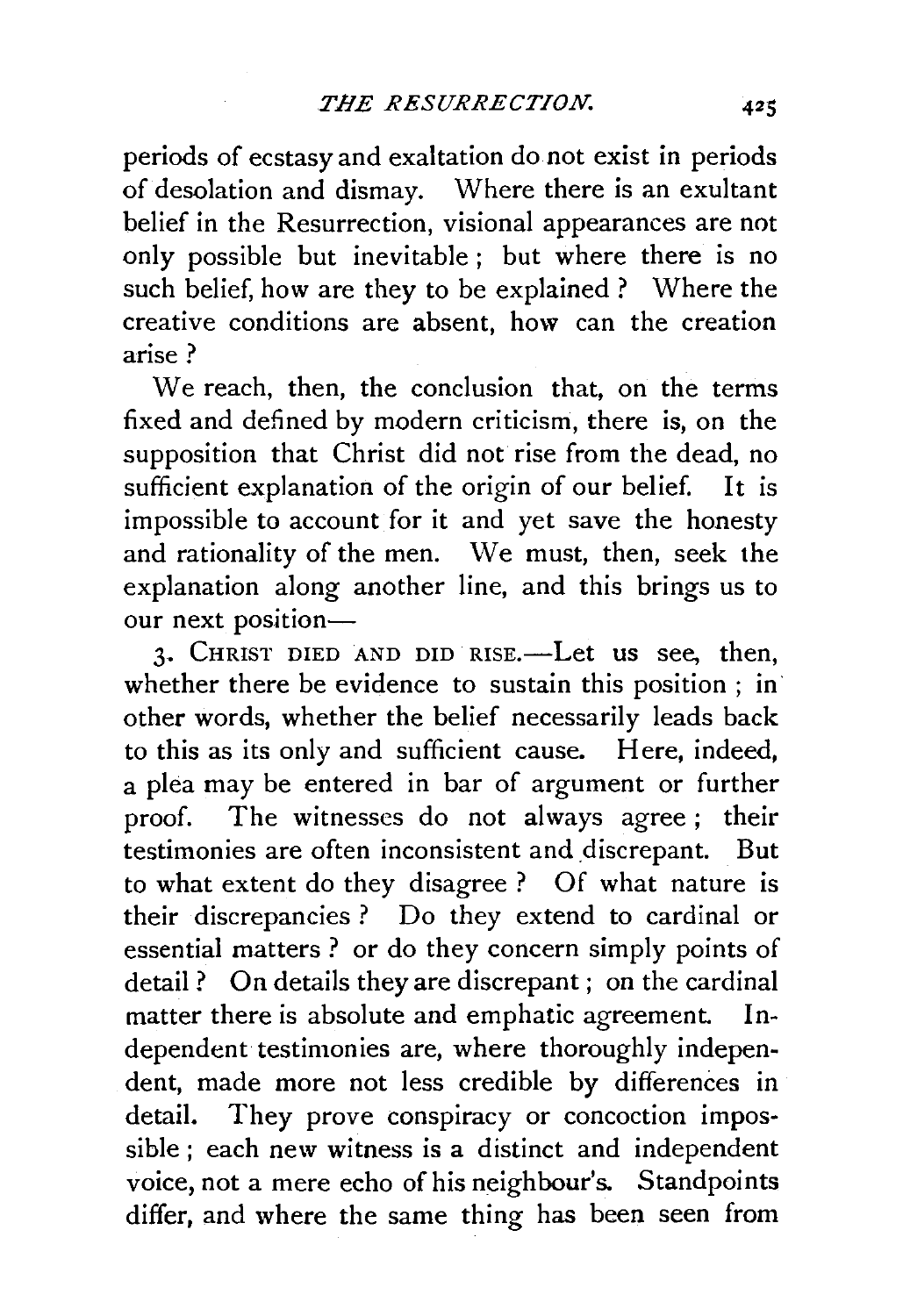many and dissimilar standpoints, their concurrent testimonies are strengthened by the varieties in their respective narratives. Instead, therefore, of seeking to minimize the discrepancies, let us acknowledge their existence to the full, and proceed at once to examine the evidences for the historical origin of the belief.

Let us start, then, from this point-the Resurrection of Christ is the most prominent, the most distinctly emphasized, fact in the New Testament ; one, too, as regards which there is, amid almost every possible variety of detail, on all hands the most absolute agreement. No one denies it ; nor is there in the oldest literature any hint that at Jerusalem or among the Jews there was any attempt at denial, or inquiry, with a view to disproof, into the facts of the case. The Christian writers are unanimous in setting it forth as the one fact which gives Christians the right to be and . to be believed. This agreement is the more remarkable that it exists amid the most pronounced differences. Parties existed, opposed schools and tendencies, each zealous for its own men and doctrines. But though they differed in their views as to the person of Christ, his work, his relation to the old economy, his authority and place in the kingdom of God, they all affirmed most absolutely his Resurrection from the dead. The Petrine and the Pauline tendencies, the Hebraistic and the Hellenic parties, the men who held that Jesus had respected and observed the law, and the men who held that He had utterly abolished it, were at one in the belief that He had risen, that without his Resurrection faith in Him were vain. And what does the unanimity so remarkably emphasized signify ? That every Christian writer and every community they represented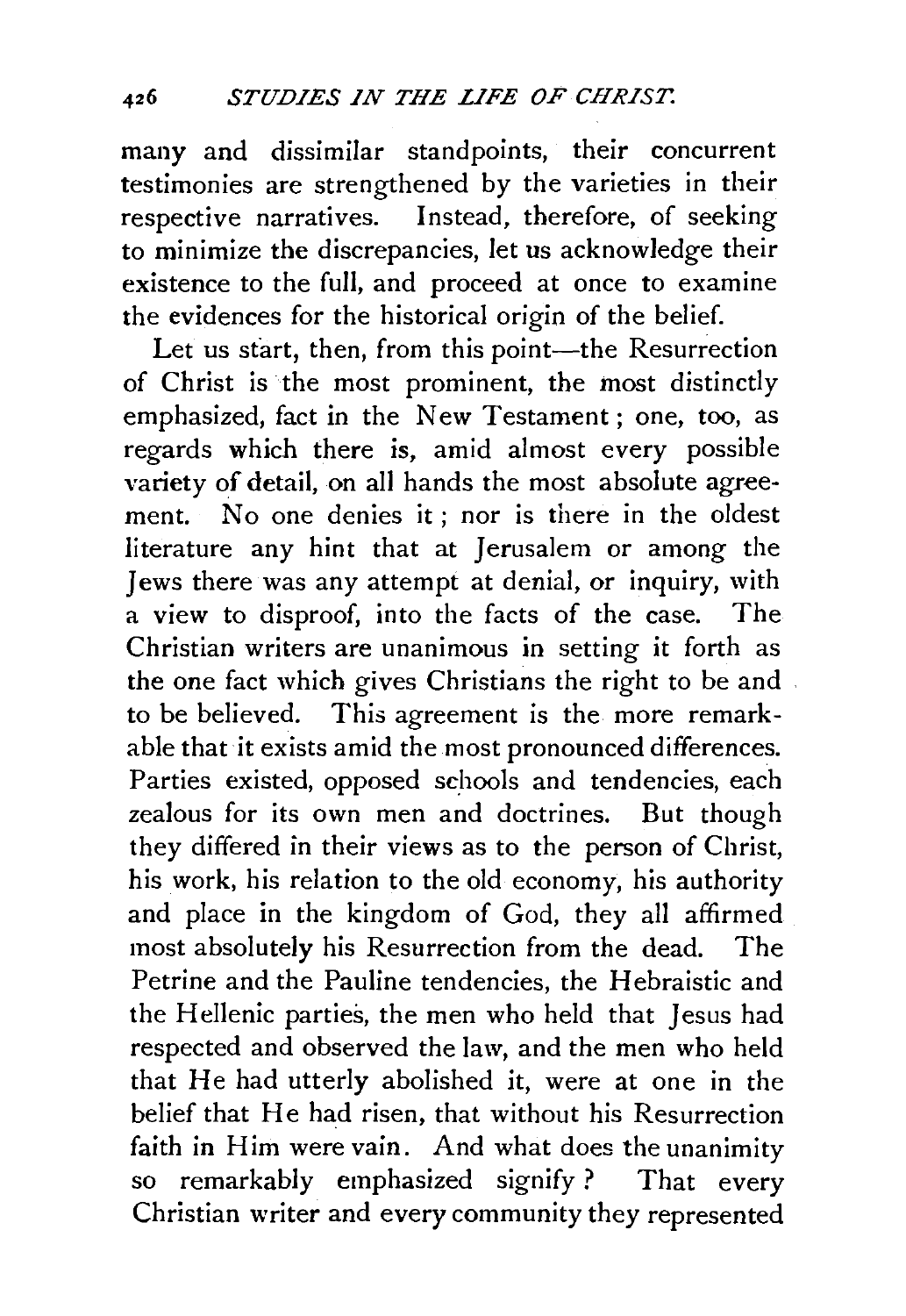believed that the Resurrection was their grand creative fact, the event to which they owed their existence, what entitled them to live and claim man's faith. This fact lies behind their doctrines, is their common source, was before their differences, and exists amid them as their one bond of union. Their faith is a witness to the action of the event, testifies that before it they were not, after it they were, and without it they had entirely ceased to be. And this testimony history corroborates in a wonderful way. Christianity, as the oldest documents prove, was not a secret but a public faith, singularly outspoken and aggressive. Its career began in the very city where its Founder had been crucified; and there, where the hate to Him was deepest, where the memory of his fate must have been most vivid, the faith in his Resurrection lived a fearless and victorious life, challenging an exposure which never came, invincible before the combined interests and passions of priests and rulers. Grant the Acts of the Apostles a late and untrust. worthy book, yet here is a fact no criticism can touch -ten years after the crucifixion a fierce persecution was raging at and around Jerusalem;<sup>1</sup> one which implied that the Christians had utterly broken with Judaism, and were working within and against it with extraor· dinary daring, activity, and success. Not only was no charge of deception or imposition attempted in that persecution, but its most distinguished leader became a Christian convert. And the ground of his conversion. was the belief that Christ had risen from the dead.

Now, the testimony of Paul is of singular force and value. It is twofold, verbal and historical, consists of

• Gal. i. 13, 2Z, 23.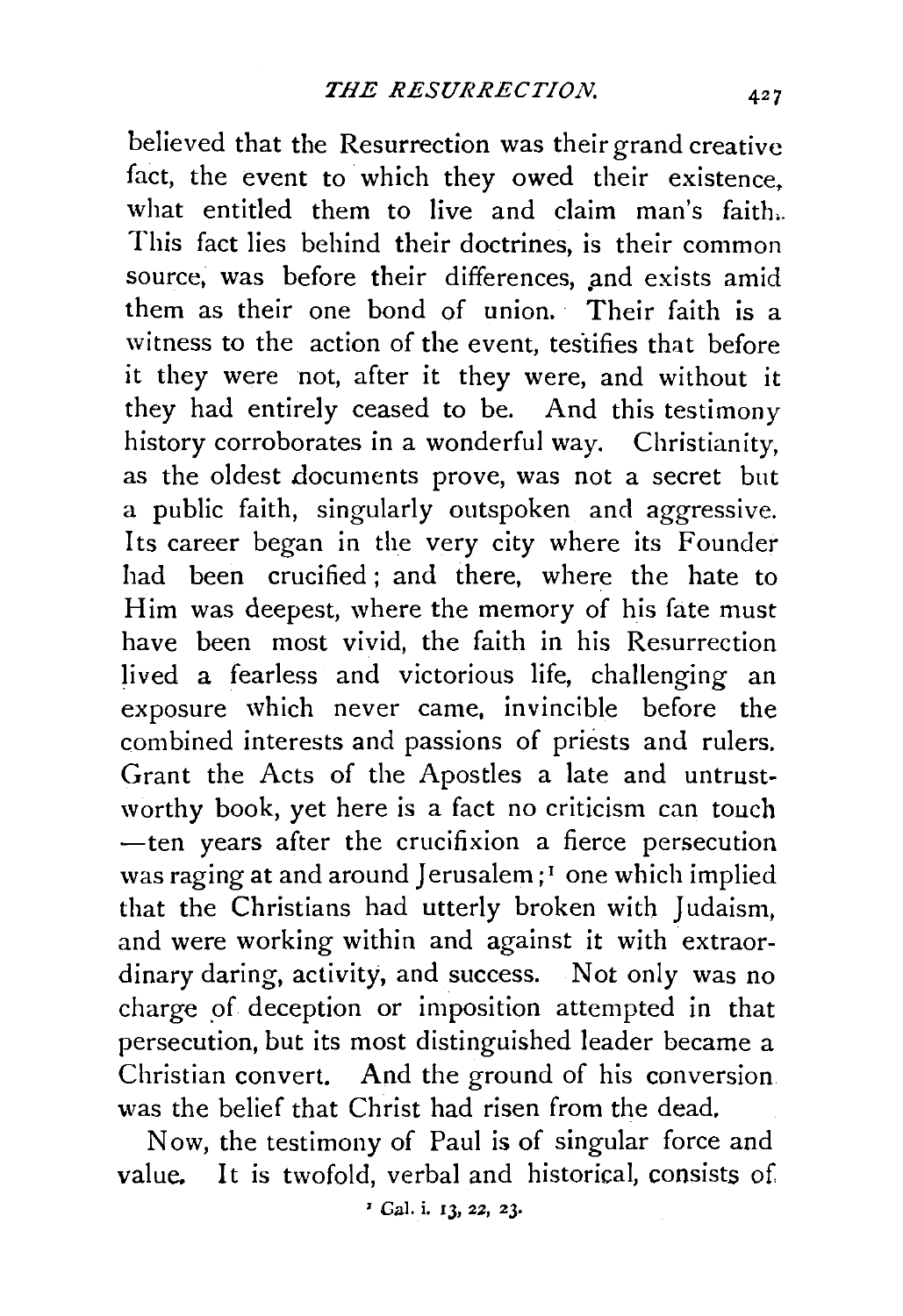what he says and what he becomes and does. The verbal is mainly valuable for the light it sheds on the historical and personal. Let us put the case. A new religion has risen in the heart of Judaism, denying its authority, renouncing its most honoured customs, depriving the Jew of his most exclusive privileges, and looking kindly on the Gentiles. Its warrant is the resurrection and exaltation of the Christ the priests had crucified. Now, there is no hate like religious hate, and religious hate is deepest where the kinship is most near and the division most recent. But though the new religion is hated, the old cannot suppress it. The priests have the will but not the power, and the most eminent of the Pharisees is significantly hesitating in his attitude, does not assail the Christians as his party had assailed Christ, but leaves them alone, as if half convinced, even against his will, that God was on their side. In this man's school there is a strong resolute spirit, a young man fresh from Tarsus, full of glowing enthusiasm for the city and faith of his fathers. Apostasy is to him a hateful thing, and the Christians seem apostates, daring even within the very holy city to deny Moses and be unfaithful to God. He sees them through the prejudices of the school, and holds that they ought to be dealt with as if the law were no dead letter, but a living power. The law commanded that the man who denied Moses should be stoned; and Saul, with the courage of his convictions, was prepared to obey Moses. The first that fell was Stephen ; but the success in this case only made Saul the more anxious to do more. He "made havoc of the Church," haling men and women to prison, and, Pharisee though he was, asking help of the chief priest. But now a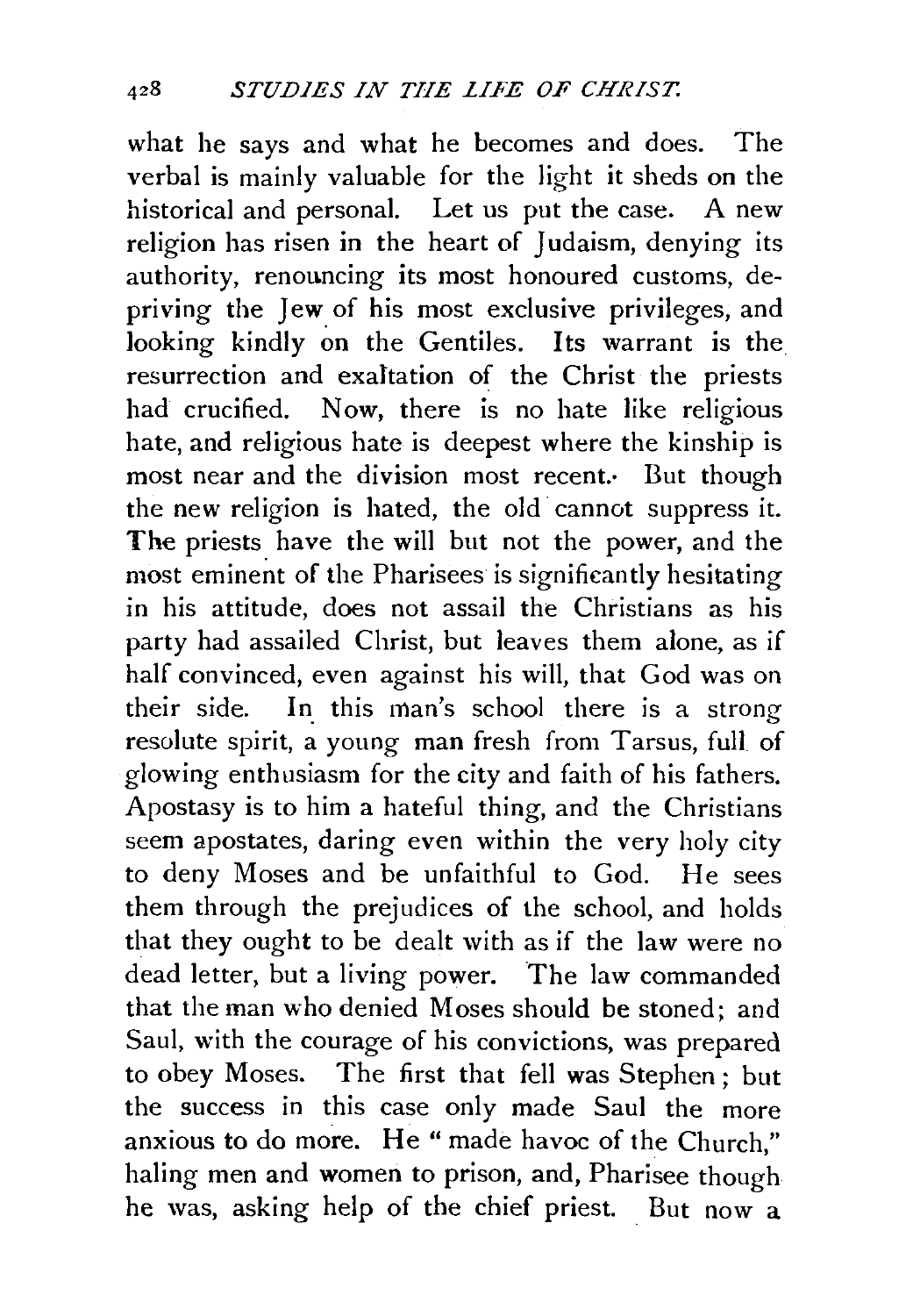curious thing happened-actual contact with the persecuted worked a change in the persecutor. Once he confronted them in the flesh, came to know their actual belief and behaviour, he was so moved as to be shaken out of his old faith and made ready to receive the new. Now, what was it that so worked on him ? There can be no doubt that it was the Christian belief in the Resurrection. It was this belief that predisposed him to the heavenly vision. This belief became the centre of his system; round it his ideas all crystallized. It revolutionized his notion of Jesus, of his mission, death, cross, his relation to the law, his notion, too, of God, of his purposes and relations to the Jews and to mankind. There never was a completer conversion, a more radical and penetrating change. And he was not a man to whom change was easy. His was not a flexible nature, must have resisted long, yielded reluctantly and with a tremendous shock. And his words shew that he had not believed without anxious searching and sifting. He had evidently questioned Peter, as evidently inquired of the five hundred. He speaks like a man who knew the survivors, who had known those fallen asleep, watching them as a man will watch those to whom he owes his highest spiritual good. Here then is the point : can this man who stood so near the event, who was certainly the keenesteyed and loftiest-souled of all the men who did stand near it, who hated it with passion, who came to it with the most rooted prejudices, yet was, by the sheer strength of evidence, compelled to belief in it, to the entire change of his spirit, his objects of faith, his purposes and aims in life, to the absolute renunciation of his dearest ambitions, his kin, his fame, his home-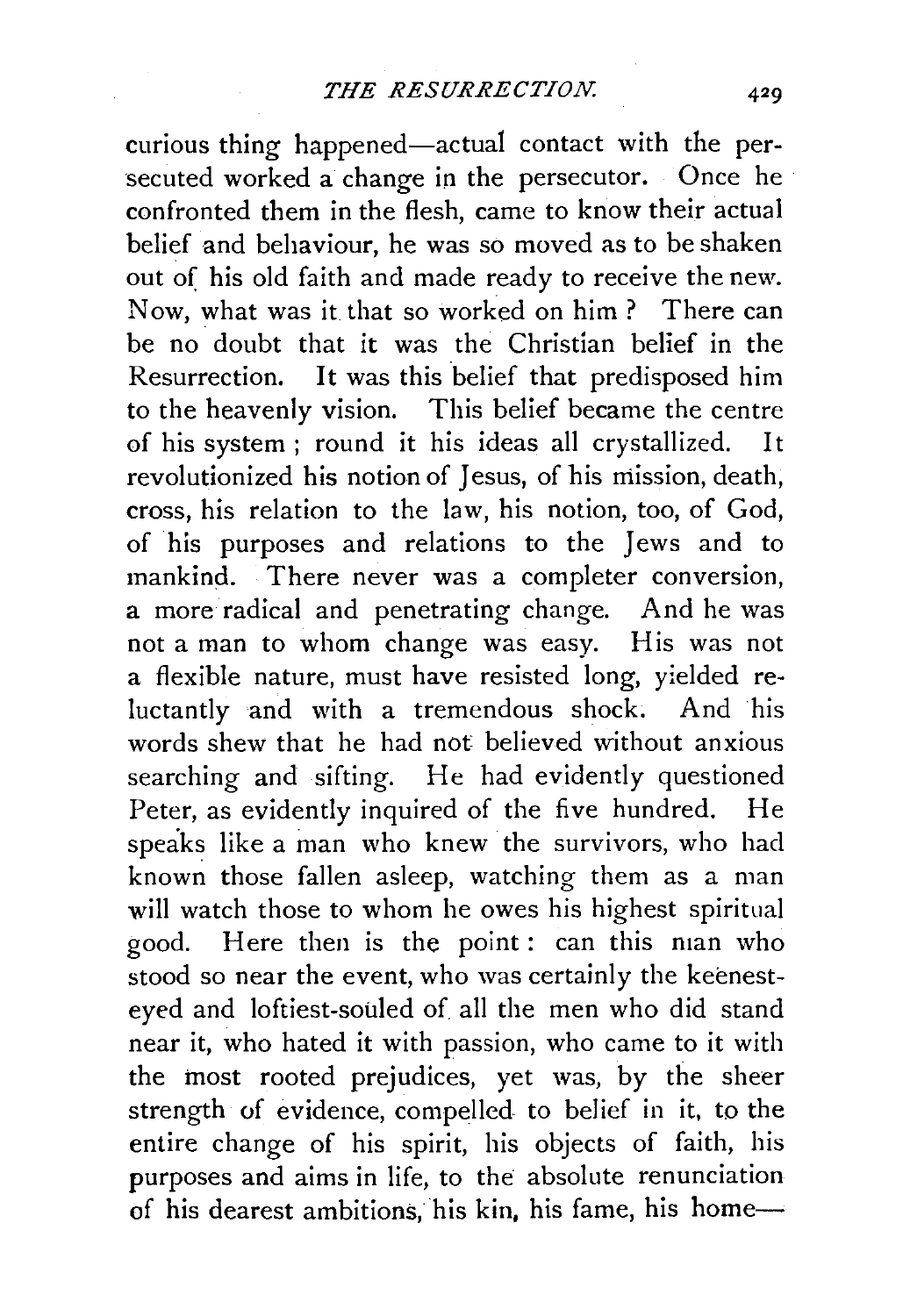can this man, I say, with all the splendid reason and reality that were in him, and the work he achieved, be explained as the child of delusion, the dupe of illiterate enthusiasts, who were themselves the dupes of their own excited fancies and morbid nerves? Were he so, he were a greater miracle in the region of the spirit than the Resurrection in the region of nature.

But now, turning from Paul, let us look at the other apostles. They share his certainty, his, indeed, being the creature of theirs ; but it is not their words, but themselves, we wish to cite as witnesses, their testimony being strongest where it is unconscious and indirect. We know what they are in the Gospels, fishermen, like their class, ignorant, superstitious, weak, impulsive. Their ideas are Jewish: not as refined in the schools, but as vulgarized and conceived in the village. The only kingdom they expect is the ancient commonwealth restored. Their notions of the future world are the shadowiest: what is not realized here and in the old political forms they cannot understand. They hardly know that there is a great world beyond Judæa and Galilee, or know it only to hate the foreigner who has conquered, or despise the Gentile because he is no Jew. But now these men experience a twofold change :  $(i)$ they believe what before they had shewn no capacity even to conceive, that their crucified Master had risen from the dead, and  $(2)$  they become, because of this belief, the apostles of a new religion, the agents of the most splendid change that was ever worked in the faith and conduct of man. It was an altogether wonderful thing-the change, the exaltation of spirit was simply miraculous. We know what the fishermen on our own coasts are capable of; we know what these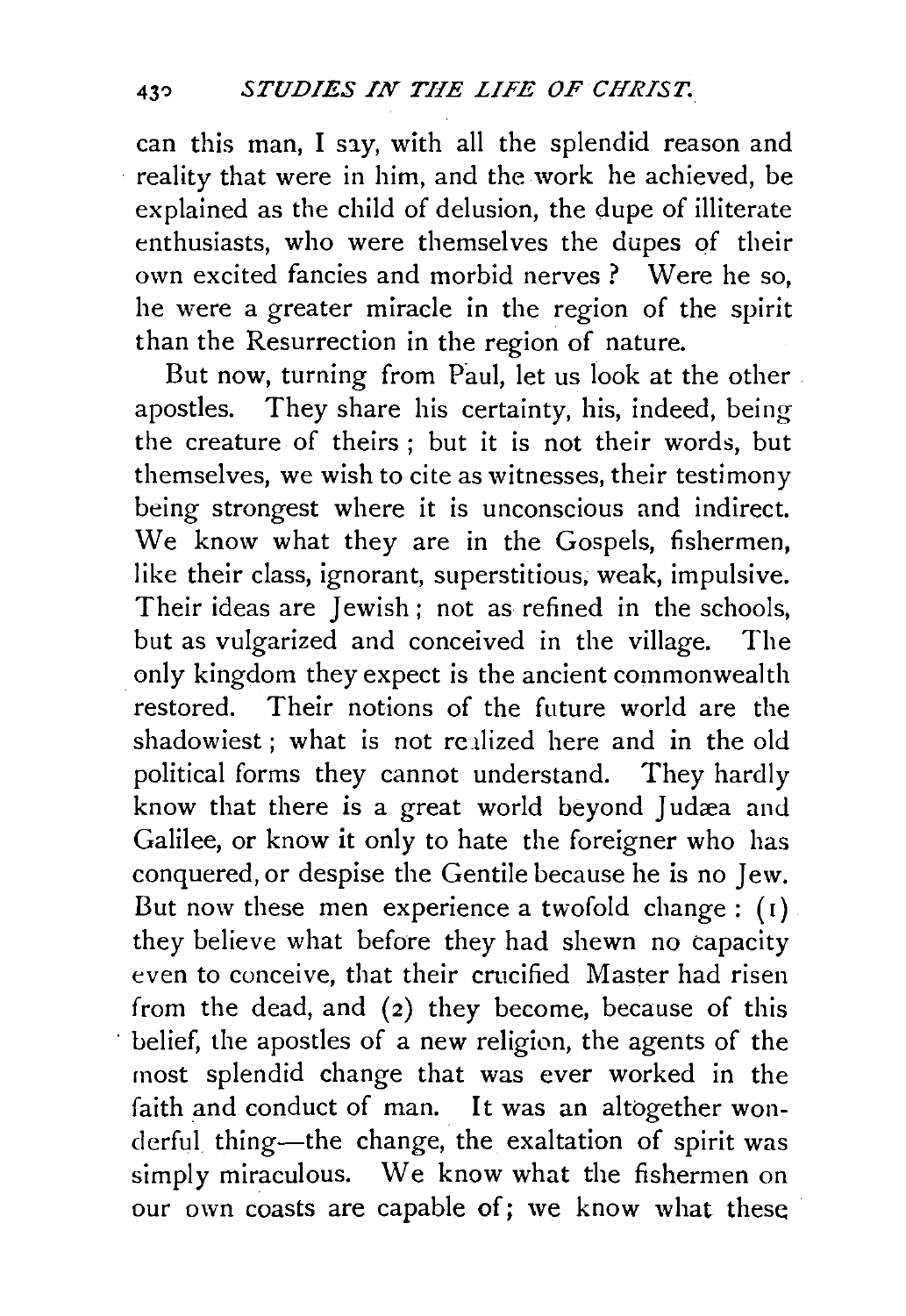Galilean fishermen have achieved. In their original state the latter had a narrower range of ideas, more limited. ambitions, grosser notions of religion, of God and man than even the former ; yet these Galileans were so transformed and inspired as to conceive and proceed to realize a scheme of conquest far sublimer than had ever dawned on the mind of Alexander or Casar. And what caused the change ? If they themselves are to be believed, the Resurrection and the ideas it worked in them. If they had created the faith, they had remained unchanged ; if it created them, the change is explicable, and finds an adequate cause. Without it they remain the greatest riddles in history; with it they and their achievements become alike natural. The Resurrection is a sufficient reason for the men ; but without it the men are no sufficient reason for Christianity.

But there is another line of indirect evidence quite as significant as the last-the attitude of the Jews to the belief is quite as remarkable as the change marked by the belief in the apostles. The Jews hated Christianity even more than they had hated Christ, and scrupled at no means that promised its suppression. They were then, as now, an ubiquitous race, living in all lands, trading in all cities, a separate community, touching the Gentiles everywhere, mingling with them nowhere, yet remaining in their dispersion Jews still, bound to Jerusalem by subtlest affinities, familiar with her story. with all that concerned her present and her past. They had then, as now, a wonderful faculty for searching out profitable secrets, knew how to make their way into the heart of social mysteries, and how to use them for what they esteemed the best. Much of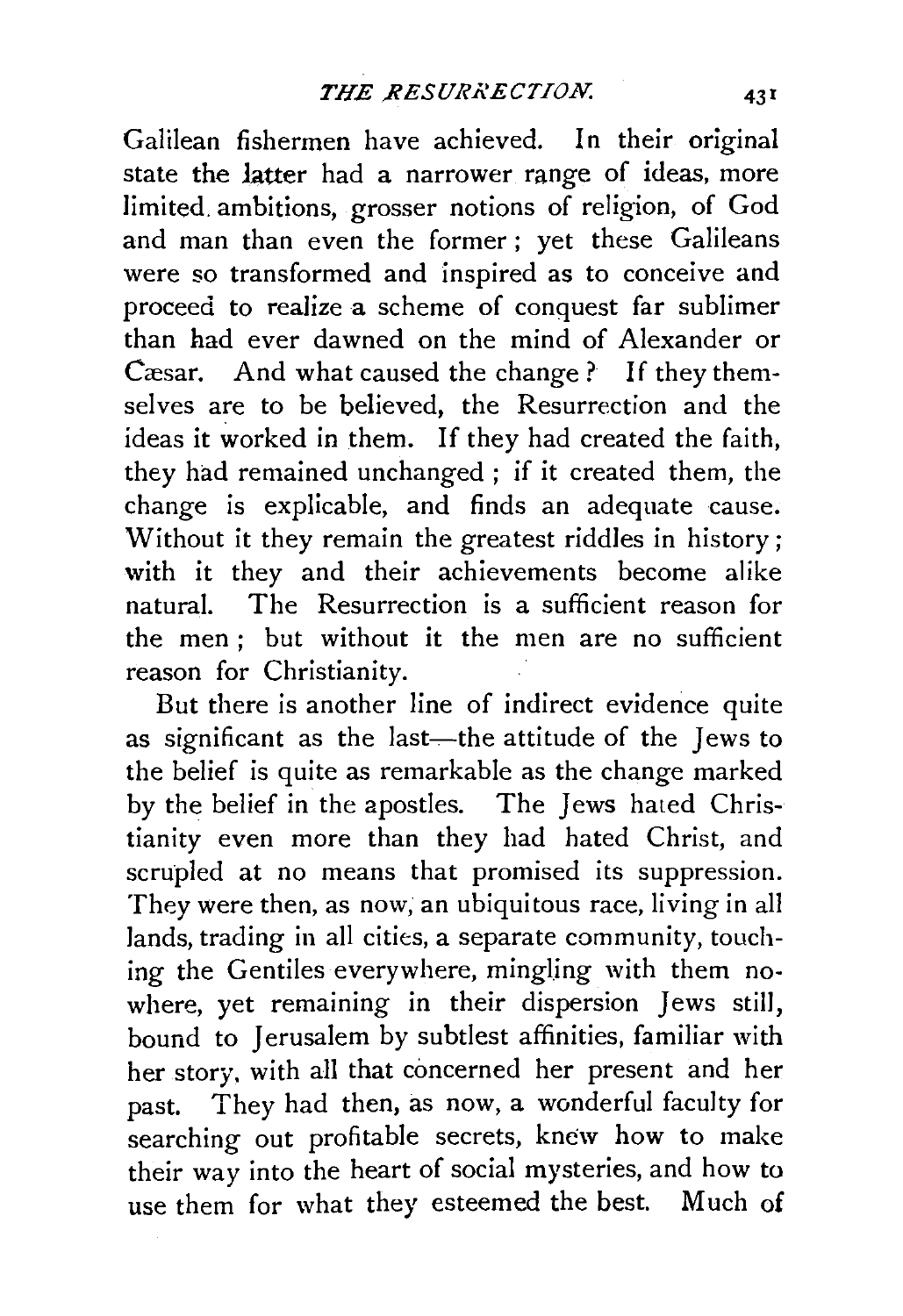the dislike they .then awakened was due to this special gift of theirs, and their skill in working it so as to accomplish their own ends, without too much delicacy as to the means. Now it was to the Jews the apostles first went, and from the Jews their troubles came. They raised riots, fomented the ignorant passions of the Gentiles, persecuted the Christian preachers from city to city, poisoned the atmosphere around them with insidious slanders, and even dragged them before magistrates who cared nothing for the subtle points of Jewish law. But one thing, so far as can be discovered from the oldest literature, they never did-they never denied the reality of the Resurrection, or even questioned it. If they could have proved that Christ had not risen from the dead, his religion would have died before the proof. And if such proof was. possible to any one, it was possible to them. The scene of the Resurrection had been their own capital ; its rulers had been the authors of the death, and were certain to be most suspicious and watchful of the disciples in the days that followed their loss. The children of the Dispersion lived everywhere in communication with Jerusalem, and every feast would bring fanatics to the city determined to put down this new and spreading apostasy, each eagerly demanding of the chief priests how it was to be done. But here is the extraordinary matter-this adroitest, most dispersed, yet most concentrated, of peoples, urged by the strongest of human hates, willing to gratify it by means party passion can always justify, daintily leave untouched and unquestioned the creative and cardinal fact of the religion they abhor. How can this be explained ? The fact was not concealed ; the men who declared themselves its witnesses testified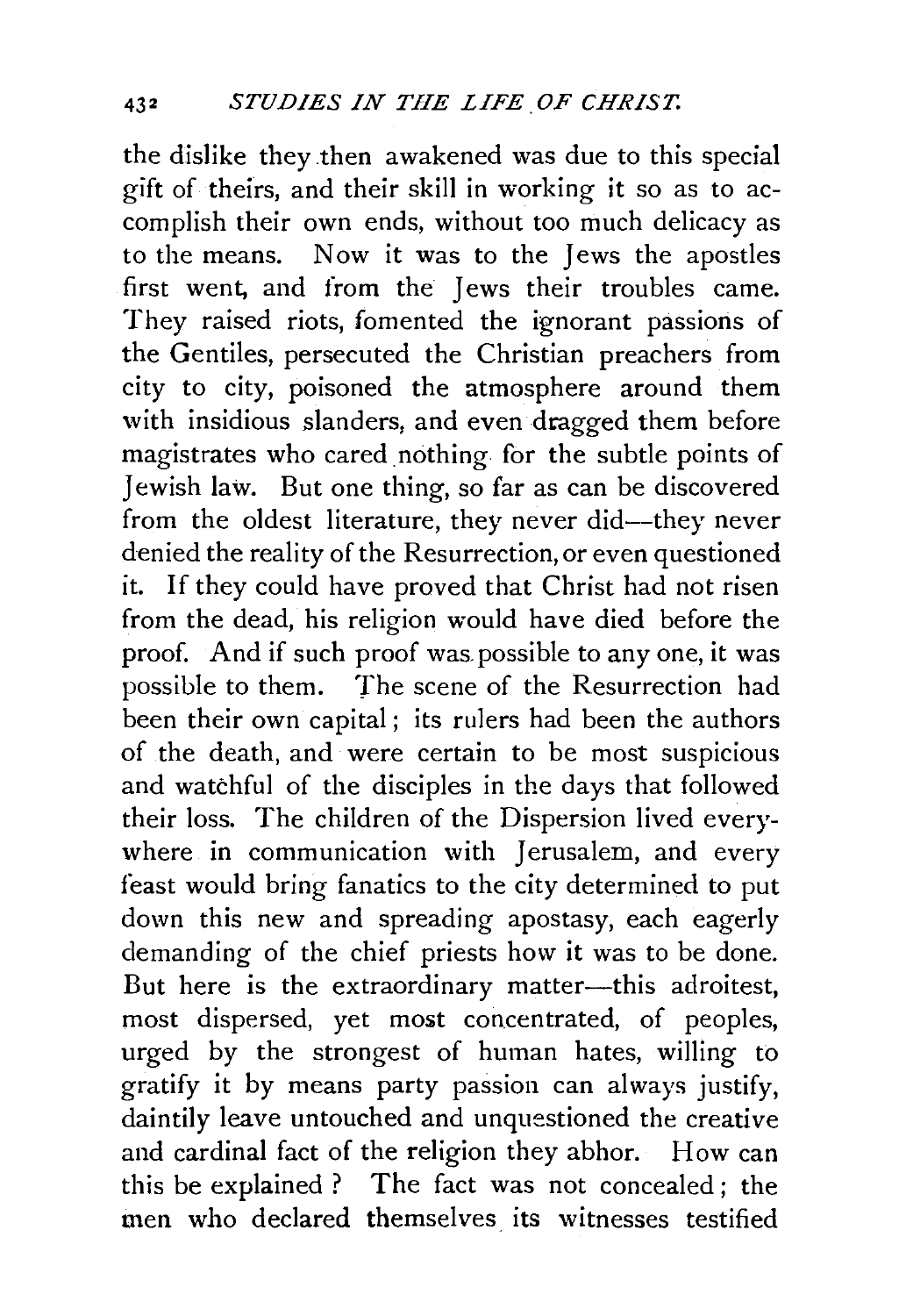everywhere concerning it, offered themselves for examination, asked that their narrative be compared with the events it professed *to* describe. Yet the men who heard their testimony, and were most interested in discrediting it, never attempted to do so, but allowed it to go throughout the world unchallenged and undenied. Why ? In the attitude of Gamaliel there is a suspicion that the apostles may be right, that God may, after all, be on their side. Put his suspicion alongside the avoidance by the Jews everywhere of the main issue, an issue they had every opportunity and inducement to meet openly and directly, and does not the conclusion seem inevitable that the Resurrection was left unquestioned because it could not be disproved, and because discreet silence was at least better than a dangerous inquiry ? So interpreted, the silence of the Jews is as significant as the speech of the Christians.

But now there is another point that must here be emphasized  $-$  the speech that was unchallenged by the Jews was most offensive to the Gentiles. For a resurrection from the dead was not a credible thing to the then world, did not harmonize with its prejudices and superstitions. Such a harmony has turned many a happy fancy into a trusted fact; but though the contrary has often been assumed, it did not exist here. To preach the Resurrection was not to make faith easier, but rather more difficult. Experience seemed to give it emphatic contradiction ; no man had any associations that could explain or suggest it. The unheard of event was contrary to experience, was twin sister to the impossible. And so at first it was a burden weighing down the gospel rather than a wing favouring its flight. The attitude of the Sadducee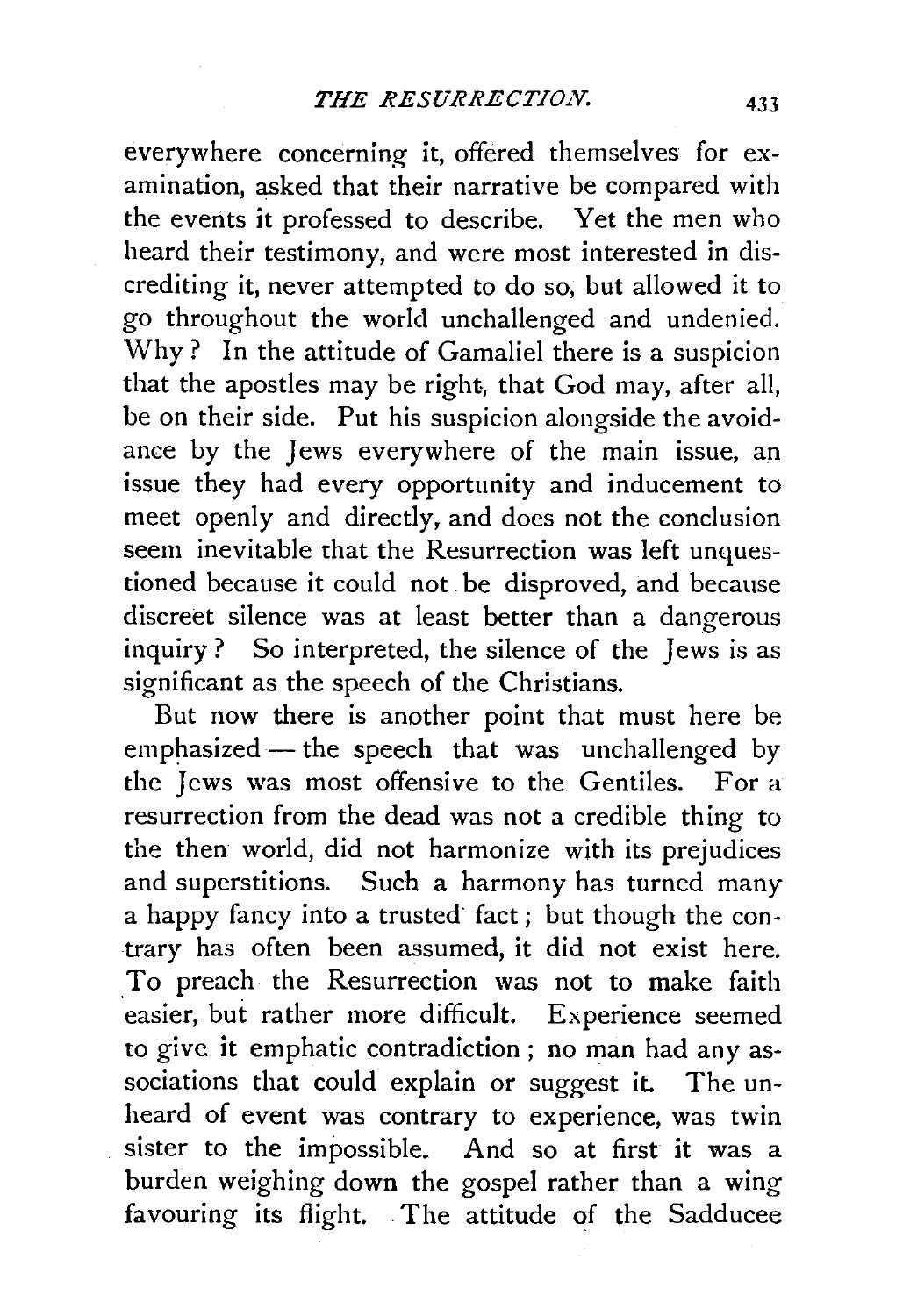was typical ; the very mention of the Resurrection raised his anger or his scorn. The Pharisees, indeed, believed in it, but it was under conditions and with limitations that would make them only the more utterly incredulous as .to Christ's. His was solitary, unattended by a renovated earth and a restored Israel; an event altogether too spiritual in its nature and results to find a place among their gross ideas. When Paul named it to the Athenians, they greeted it with a mockery that brought his speech to a sudden and undesigned end.<sup>1</sup> Festus when he heard of it thought Paul mad.<sup>2</sup> The greatest intellectual difficulties of the primitive churches were connected with the belief, and what it involved. Indeed, so insuperable were these that Paul had to invoke the evidence and authority of the other apostles in its behalf. It is the one case in which he does so, and his doing so in this case alone shows the strength of the prejudices against which he had to contend. Now what does this signify? That only the absolute certainty as to the reality of the Resurrection can explain the persistence of the belief; that without the reality of the event the apostles could have been under no temptation either to imagine or stand by the belief. Take a parallel case-the crucifixion. It rests on no ampler evidence than the Resurrection; the one is no whit better authenticated than the other. Yet no man has ever questioned it. And why? Because it is so unlike what any one would consciously or unconsciously invent as the kind of death suffered by a person he loved as a Saviour and believed in as the Son of God. Yet it is hardly too much to say, the idea of the Resurrection is as

 $\frac{1}{2}$  Acts xvii. 31, 32.  $\frac{1}{2}$  Ibid. xxvi. 24.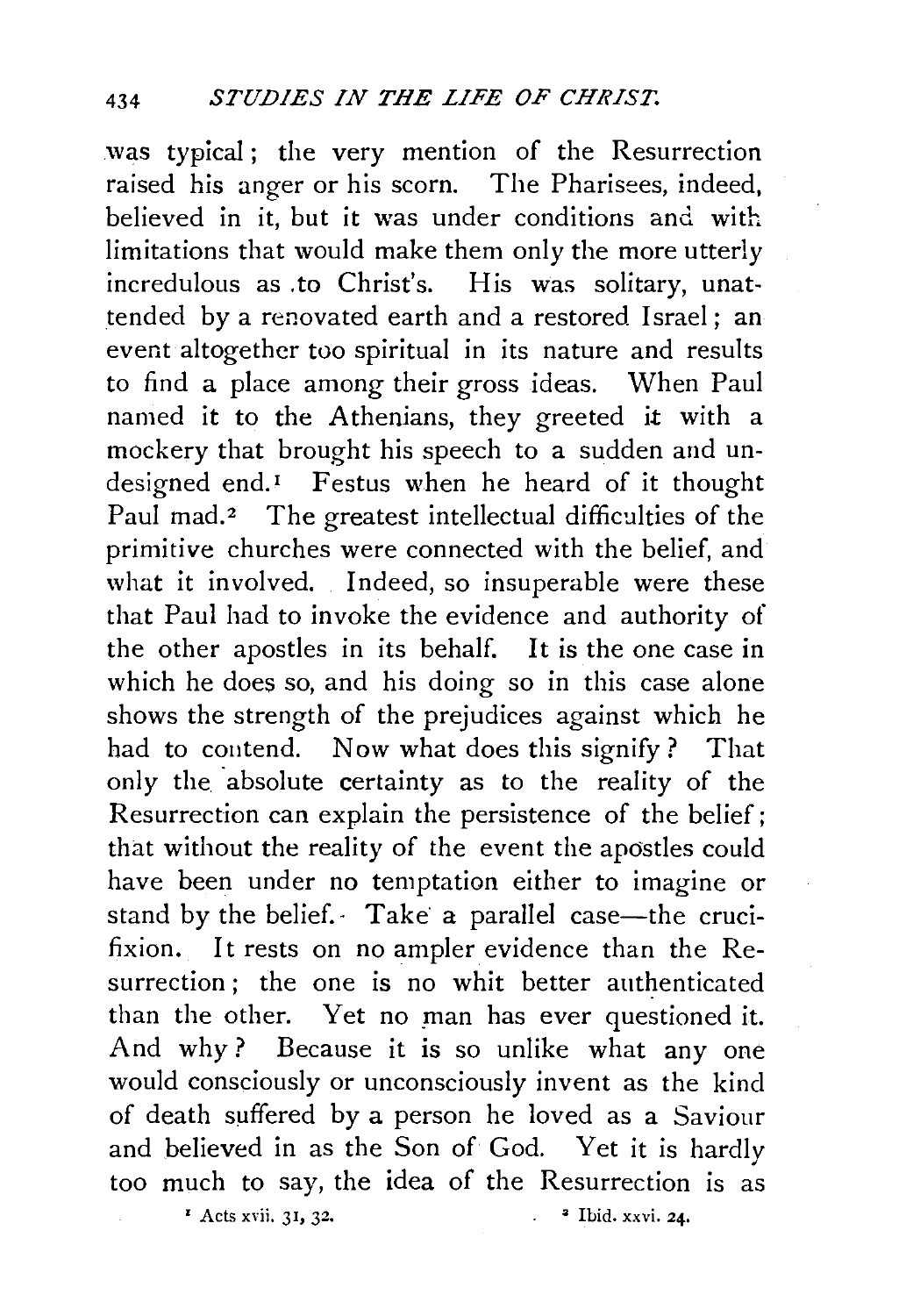alien to the then reason of the world as the idea of the crucifixion was abhorrent ; and so the tenacity with which the apostles held by their belief was due not to the favour with which it was received, but to the strength of their own convictions-the invincible consciousness that the Christ had risen and had, as risen, spoken to them and been with them.

These still remain but a fragment of our evidences. The power of the belief is made manifest by the place it occupied, the system that crystallized around it. All Christianity confesses the belief, runs back into it, and what is most ancient is here most strong. On this point institutions, customs, doctrines, hopes, and fears are alike unanimous and emphatic. Remove the Resurrection from primitive Christian theology and its speech, and they would cease to be coherent or intelligible. There is nothing older in Christianity than the Lord's day, nothing more universal than the Supper and Baptism ; yet without the Resurrection, its ideas and associations, these are utterly inexplicable-without any historical source or significance. On it, too, hope lived-all the conceptions and reflections of what was to be grew out of it and stood clustered round it. Approach the question from any side, and it only the more appears that without the risen Christ the Church is without a source or a cause. If historical evidence is sufficient anywhere, it is here; for the written testimony of the evangelists is our weakest testimony, almost perishes before the mightier witnessing of those splendid facts that marked the birth of the new religion, the building of the City of God. If men object to it as a stupendous miracle, too immense a departure from the ways of Nature to be believed by men who